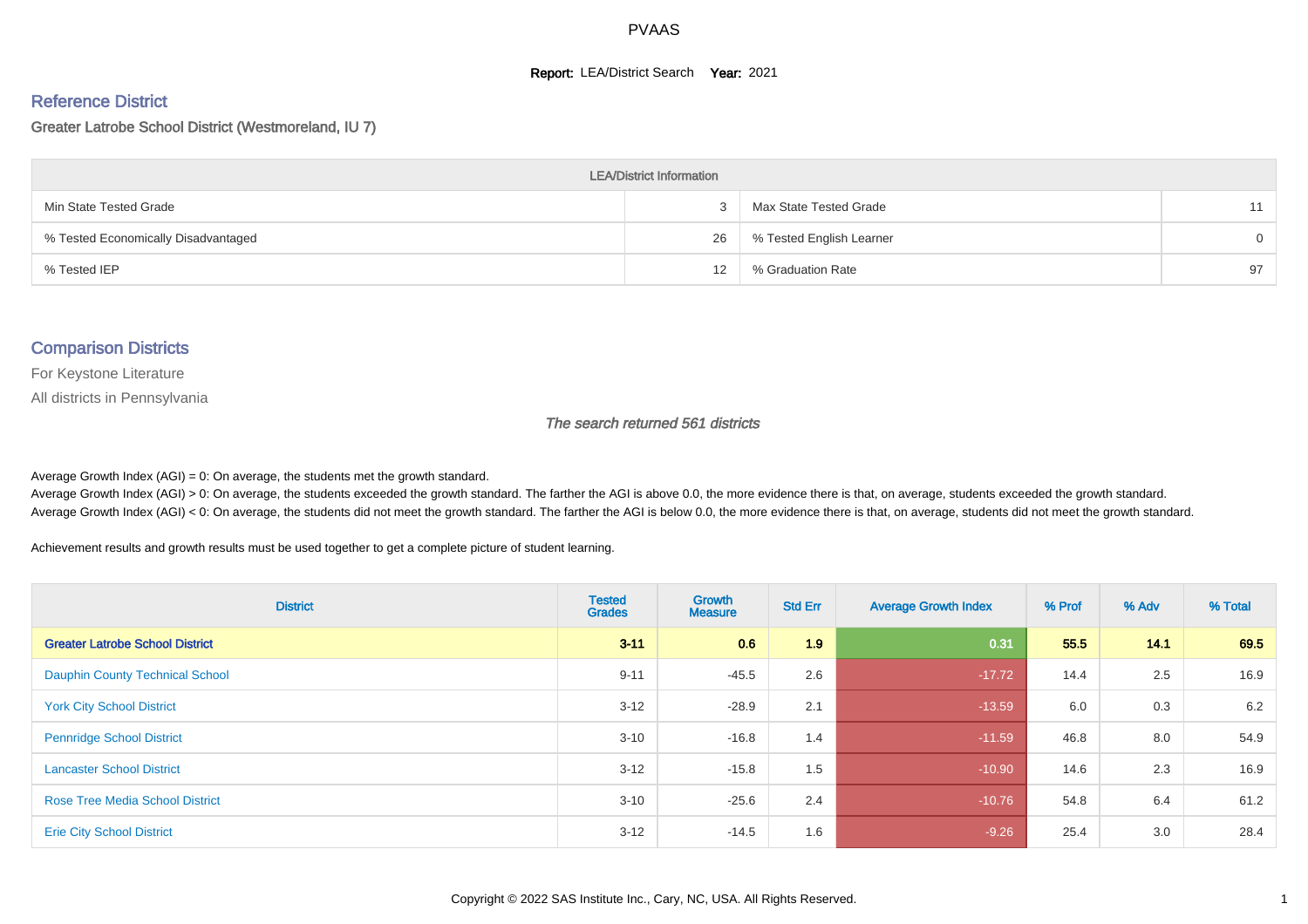| <b>District</b>                              | <b>Tested</b><br><b>Grades</b> | <b>Growth</b><br><b>Measure</b> | <b>Std Err</b> | <b>Average Growth Index</b> | % Prof | % Adv | % Total |
|----------------------------------------------|--------------------------------|---------------------------------|----------------|-----------------------------|--------|-------|---------|
| <b>Greater Latrobe School District</b>       | $3 - 11$                       | 0.6                             | 1.9            | 0.31                        | 55.5   | 14.1  | 69.5    |
| <b>Shikellamy School District</b>            | $3 - 10$                       | $-22.3$                         | 2.5            | $-8.92$                     | 33.3   | 6.1   | 39.5    |
| <b>West Side CTC</b>                         | $9 - 10$                       | $-37.4$                         | 4.3            | $-8.64$                     | 8.8    | 0.0   | 8.8     |
| <b>Norristown Area School District</b>       | $3 - 12$                       | $-12.8$                         | 1.6            | $-7.98$                     | 23.5   | 2.3   | 25.7    |
| Owen J Roberts School District               | $3 - 11$                       | $-12.3$                         | 1.6            | $-7.61$                     | 57.0   | 11.9  | 69.0    |
| <b>Hatboro-Horsham School District</b>       | $3 - 11$                       | $-12.8$                         | 1.7            | $-7.47$                     | 45.6   | 7.2   | 52.8    |
| Philipsburg-Osceola Area School District     | $3 - 11$                       | $-24.8$                         | 3.3            | $-7.43$                     | 19.7   | 2.6   | 22.4    |
| <b>Chambersburg Area School District</b>     | $3 - 11$                       | $-9.5$                          | 1.3            | $-7.20$                     | 42.7   | 8.6   | 51.4    |
| <b>Northwestern School District</b>          | $3 - 11$                       | $-24.9$                         | 3.5            | $-7.13$                     | 42.6   | 2.9   | 45.6    |
| <b>Bristol Township School District</b>      | $3 - 11$                       | $-13.9$                         | 2.0            | $-7.05$                     | 31.0   | 3.7   | 34.7    |
| <b>Curwensville Area School District</b>     | $3 - 11$                       | $-27.9$                         | 4.1            | $-6.72$                     | 42.5   | 4.1   | 46.6    |
| Mifflinburg Area School District             | $3 - 11$                       | $-15.8$                         | 2.5            | $-6.30$                     | 42.4   | 4.0   | 46.4    |
| Lackawanna Trail School District             | $3 - 10$                       | $-21.7$                         | 3.5            | $-6.20$                     | 38.5   | 1.5   | 40.0    |
| <b>Lawrence County CTC</b>                   | $10 - 11$                      | $-21.7$                         | 3.6            | $-6.05$                     | 19.8   | 0.0   | 19.8    |
| <b>Ringgold School District</b>              | $3 - 11$                       | $-14.7$                         | 2.4            | $-6.04$                     | 41.5   | 7.9   | 49.4    |
| <b>Abington School District</b>              | $3 - 10$                       | $-11.5$                         | 1.9            | $-6.00$                     | 56.2   | 11.6  | 67.8    |
| <b>Springfield Township School District</b>  | $3 - 11$                       | $-18.9$                         | 3.2            | $-5.88$                     | 62.6   | 3.6   | 66.3    |
| <b>Solanco School District</b>               | $3 - 11$                       | $-11.0$                         | 2.0            | $-5.55$                     | 41.6   | 4.5   | 46.1    |
| <b>Exeter Township School District</b>       | $3 - 11$                       | $-10.4$                         | 1.9            | $-5.44$                     | 50.6   | 2.7   | 53.3    |
| <b>Southern Fulton School District</b>       | $3 - 11$                       | $-23.7$                         | 4.4            | $-5.37$                     | 34.2   | 10.5  | 44.7    |
| <b>Mastery Charter School - Gratz Campus</b> | $7 - 10$                       | $-23.9$                         | 4.5            | $-5.29$                     | 2.9    | 0.0   | 2.9     |
| <b>Plum Borough School District</b>          | $3 - 11$                       | $-11.3$                         | 2.2            | $-5.19$                     | 51.1   | 9.0   | 60.1    |
| <b>Titusville Area School District</b>       | $3 - 11$                       | $-13.2$                         | 2.6            | $-4.99$                     | 43.2   | 4.8   | 48.0    |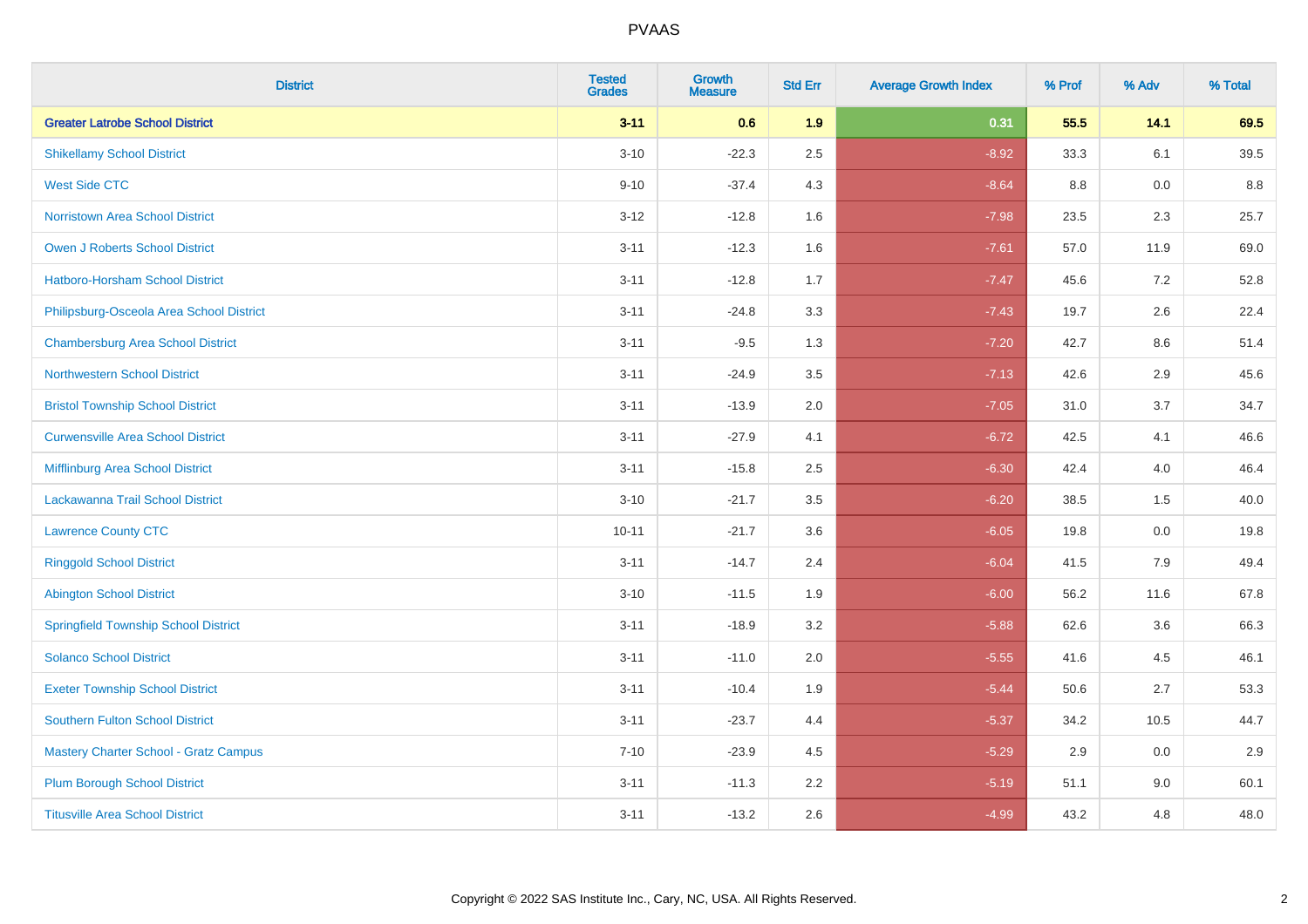| <b>District</b>                                | <b>Tested</b><br><b>Grades</b> | <b>Growth</b><br><b>Measure</b> | <b>Std Err</b> | <b>Average Growth Index</b> | % Prof | % Adv | % Total |
|------------------------------------------------|--------------------------------|---------------------------------|----------------|-----------------------------|--------|-------|---------|
| <b>Greater Latrobe School District</b>         | $3 - 11$                       | 0.6                             | 1.9            | 0.31                        | 55.5   | 14.1  | 69.5    |
| Southern Columbia Area School District         | $3 - 11$                       | $-14.6$                         | 3.0            | $-4.92$                     | 55.0   | 4.0   | 59.0    |
| Schuylkill Haven Area School District          | $3 - 11$                       | $-15.3$                         | 3.1            | $-4.87$                     | 49.7   | 2.4   | 52.1    |
| <b>Bucks County Technical High School</b>      | $9 - 10$                       | $-12.0$                         | 2.5            | $-4.84$                     | 35.9   | 3.2   | 39.2    |
| <b>Tacony Academy Charter School</b>           | $3 - 11$                       | $-14.7$                         | 3.0            | $-4.82$                     | 22.4   | 1.8   | 24.1    |
| <b>Tulpehocken Area School District</b>        | $3 - 12$                       | $-13.7$                         | 2.8            | $-4.81$                     | 36.7   | 2.8   | 39.4    |
| <b>Frazier School District</b>                 | $3 - 11$                       | $-17.2$                         | 3.7            | $-4.70$                     | 37.1   | 1.6   | 38.7    |
| <b>Riverside Beaver County School District</b> | $3 - 11$                       | $-14.0$                         | 3.0            | $-4.64$                     | 49.4   | 8.8   | 58.2    |
| <b>Penns Manor Area School District</b>        | $3 - 12$                       | $-17.0$                         | 3.7            | $-4.52$                     | 29.7   | 3.1   | 32.8    |
| <b>Annville-Cleona School District</b>         | $3 - 12$                       | $-12.1$                         | 2.7            | $-4.46$                     | 34.9   | 7.8   | 42.6    |
| Lampeter-Strasburg School District             | $3 - 12$                       | $-8.6$                          | 2.0            | $-4.33$                     | 55.1   | 9.8   | 64.8    |
| <b>Butler Area School District</b>             | $3 - 11$                       | $-6.5$                          | 1.5            | $-4.26$                     | 42.5   | 9.4   | 51.9    |
| Southern Tioga School District                 | $3 - 11$                       | $-11.5$                         | 2.7            | $-4.25$                     | 47.8   | 6.4   | 54.3    |
| <b>South Park School District</b>              | $3 - 11$                       | $-11.3$                         | 2.7            | $-4.23$                     | 53.5   | 13.7  | 67.3    |
| <b>West Mifflin Area School District</b>       | $3 - 12$                       | $-12.3$                         | 2.9            | $-4.22$                     | 39.7   | 10.3  | 50.0    |
| <b>Columbia-Montour AVTS</b>                   | $9 - 10$                       | $-12.5$                         | 3.0            | $-4.16$                     | 22.3   | 0.6   | 22.9    |
| Jefferson County-Dubois AVTS                   | $9 - 11$                       | $-16.2$                         | 3.9            | $-4.16$                     | 23.0   | 0.0   | 23.0    |
| <b>Wellsboro Area School District</b>          | $3 - 11$                       | $-12.4$                         | 3.0            | $-4.11$                     | 49.2   | 11.9  | 61.1    |
| <b>Avonworth School District</b>               | $3 - 10$                       | $-12.6$                         | 3.1            | $-4.01$                     | 59.8   | 4.6   | 64.4    |
| <b>Big Spring School District</b>              | $3 - 11$                       | $-9.8$                          | 2.4            | $-4.00$                     | 38.6   | 8.9   | 47.5    |
| Catasauqua Area School District                | $3 - 12$                       | $-12.1$                         | 3.0            | $-4.00$                     | 36.8   | 7.6   | 44.3    |
| Southern Huntingdon County School District     | $3 - 11$                       | $-12.9$                         | 3.2            | $-3.98$                     | 32.5   | 2.5   | 35.0    |
| <b>Minersville Area School District</b>        | $3 - 11$                       | $-14.4$                         | 3.7            | $-3.90$                     | 39.3   | 3.3   | 42.6    |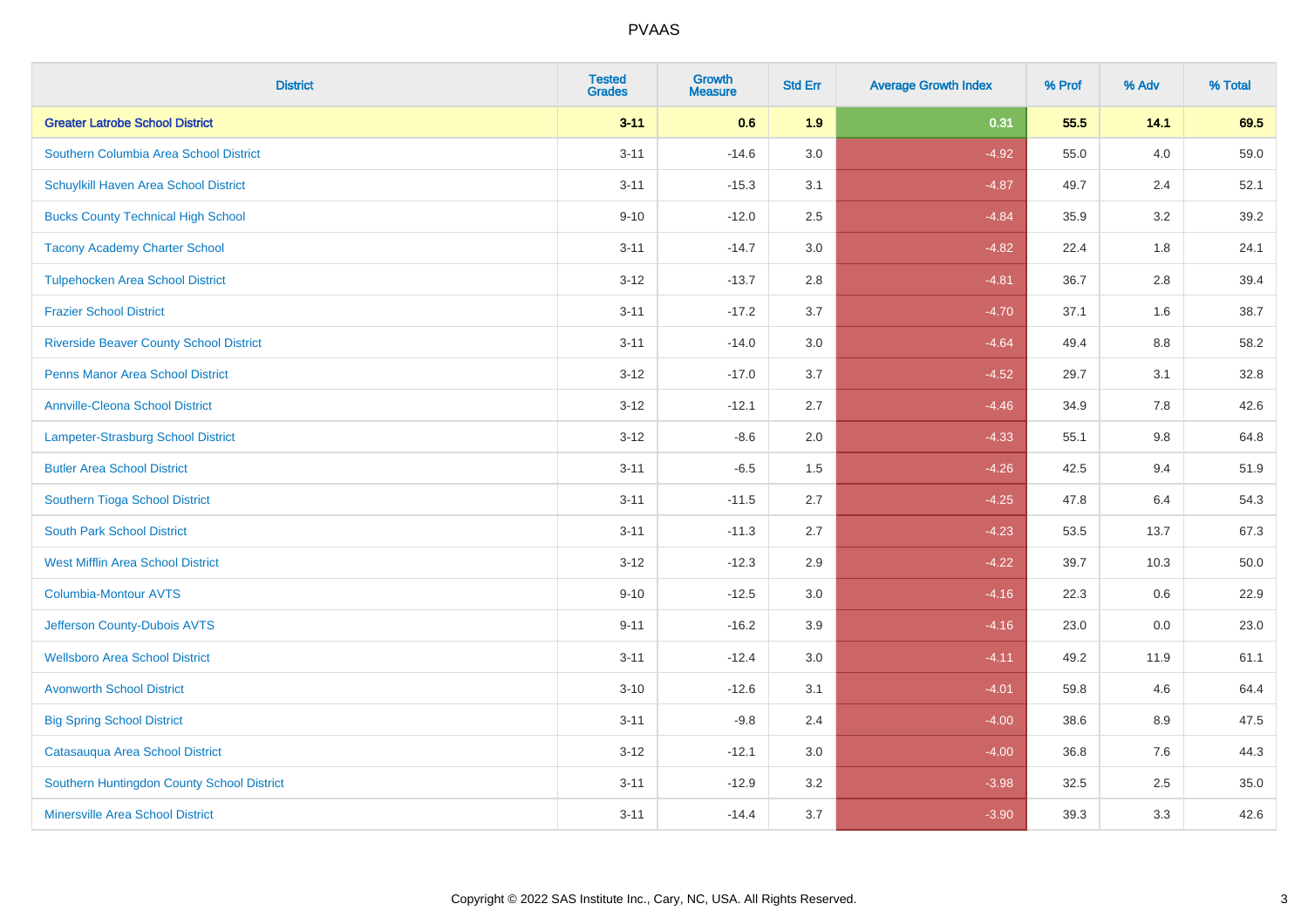| <b>District</b>                               | <b>Tested</b><br><b>Grades</b> | <b>Growth</b><br><b>Measure</b> | <b>Std Err</b> | <b>Average Growth Index</b> | % Prof | % Adv | % Total |
|-----------------------------------------------|--------------------------------|---------------------------------|----------------|-----------------------------|--------|-------|---------|
| <b>Greater Latrobe School District</b>        | $3 - 11$                       | 0.6                             | 1.9            | 0.31                        | 55.5   | 14.1  | 69.5    |
| <b>Bradford Area School District</b>          | $3 - 12$                       | $-9.3$                          | 2.4            | $-3.87$                     | 45.8   | 8.3   | 54.2    |
| <b>Marion Center Area School District</b>     | $3 - 10$                       | $-12.0$                         | 3.1            | $-3.87$                     | 33.7   | 1.1   | 34.8    |
| Northern Lehigh School District               | $3 - 12$                       | $-10.4$                         | 2.7            | $-3.82$                     | 28.0   | 9.3   | 37.3    |
| Propel Charter School - Braddock Hills        | $3 - 11$                       | $-13.6$                         | 3.6            | $-3.81$                     | 9.7    | 1.6   | 11.3    |
| Johnsonburg Area School District              | $3 - 11$                       | $-14.1$                         | 3.9            | $-3.62$                     | 54.0   | 4.6   | 58.6    |
| <b>Berwick Area School District</b>           | $3 - 11$                       | $-9.3$                          | 2.6            | $-3.59$                     | 42.1   | 5.5   | 47.6    |
| <b>Ridgway Area School District</b>           | $3 - 11$                       | $-14.5$                         | 4.1            | $-3.56$                     | 49.0   | 9.8   | 58.8    |
| <b>Clearfield Area School District</b>        | $3 - 10$                       | $-9.4$                          | 2.6            | $-3.56$                     | 43.0   | 3.1   | 46.1    |
| Moniteau School District                      | $3 - 11$                       | $-11.8$                         | 3.3            | $-3.56$                     | 50.0   | 6.3   | 56.3    |
| <b>Milton Area School District</b>            | $3 - 11$                       | $-8.7$                          | 2.5            | $-3.52$                     | 45.4   | 6.9   | 52.3    |
| <b>Penn-Delco School District</b>             | $3 - 11$                       | $-6.8$                          | 1.9            | $-3.51$                     | 46.6   | 3.2   | 49.8    |
| <b>Williamsburg Community School District</b> | $3 - 11$                       | $-14.3$                         | 4.1            | $-3.48$                     | 28.3   | 0.0   | 28.3    |
| <b>Interboro School District</b>              | $3 - 12$                       | $-7.3$                          | 2.1            | $-3.43$                     | 46.6   | 4.8   | 51.4    |
| <b>Elizabeth Forward School District</b>      | $3 - 11$                       | $-8.4$                          | 2.4            | $-3.41$                     | 51.7   | 4.0   | 55.7    |
| <b>Steelton-Highspire School District</b>     | $3 - 11$                       | $-11.8$                         | 3.5            | $-3.40$                     | 14.5   | 0.0   | 14.5    |
| <b>Neshannock Township School District</b>    | $3 - 10$                       | $-9.7$                          | 2.9            | $-3.34$                     | 62.4   | 5.6   | 67.9    |
| Maritime Academy Charter School               | $3 - 10$                       | $-11.4$                         | 3.5            | $-3.29$                     | 15.2   | 0.0   | 15.2    |
| <b>Tamaqua Area School District</b>           | $3 - 12$                       | $-8.2$                          | 2.5            | $-3.24$                     | 44.5   | 1.9   | 46.4    |
| <b>Waynesboro Area School District</b>        | $3 - 12$                       | $-6.1$                          | 1.9            | $-3.20$                     | 50.0   | 6.8   | 56.8    |
| <b>Boyertown Area School District</b>         | $3 - 11$                       | $-4.7$                          | 1.5            | $-3.17$                     | 55.2   | 11.3  | 66.5    |
| <b>Wallenpaupack Area School District</b>     | $3 - 11$                       | $-7.1$                          | 2.3            | $-3.09$                     | 40.8   | 2.4   | 43.1    |
| <b>Dubois Area School District</b>            | $3 - 11$                       | $-6.2$                          | 2.0            | $-3.07$                     | 50.9   | 13.4  | 64.3    |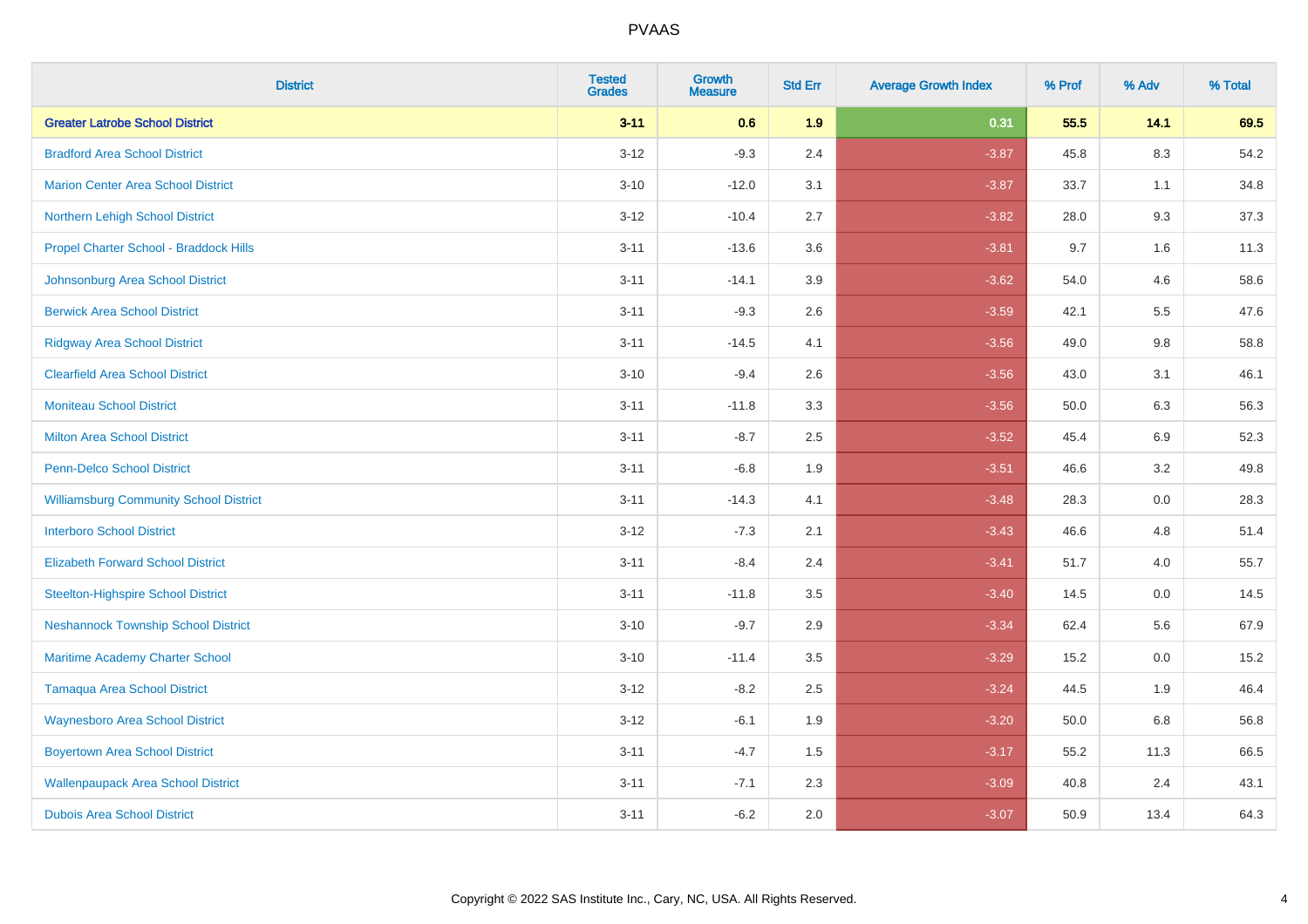| <b>District</b>                              | <b>Tested</b><br><b>Grades</b> | <b>Growth</b><br><b>Measure</b> | <b>Std Err</b> | <b>Average Growth Index</b> | % Prof | % Adv   | % Total |
|----------------------------------------------|--------------------------------|---------------------------------|----------------|-----------------------------|--------|---------|---------|
| <b>Greater Latrobe School District</b>       | $3 - 11$                       | 0.6                             | 1.9            | 0.31                        | 55.5   | 14.1    | 69.5    |
| <b>Palisades School District</b>             | $3 - 11$                       | $-8.7$                          | 2.8            | $-3.06$                     | 53.8   | $6.7\,$ | 60.5    |
| <b>Pittsburgh School District</b>            | $3 - 11$                       | $-3.3$                          | 1.1            | $-3.04$                     | 33.9   | 8.2     | 42.1    |
| Philadelphia Academy Charter School          | $3 - 11$                       | $-8.9$                          | 2.9            | $-3.04$                     | 50.5   | 2.9     | 53.4    |
| <b>North East School District</b>            | $3 - 11$                       | $-9.3$                          | 3.1            | $-3.02$                     | 62.6   | 14.4    | 77.0    |
| <b>Penn Hills School District</b>            | $3 - 11$                       | $-7.6$                          | 2.6            | $-2.94$                     | 33.1   | 0.7     | 33.8    |
| <b>Conneaut School District</b>              | $3 - 12$                       | $-7.5$                          | 2.6            | $-2.91$                     | 38.4   | 7.4     | 45.8    |
| <b>Easton Area School District</b>           | $3 - 12$                       | $-4.1$                          | 1.4            | $-2.91$                     | 39.9   | 4.0     | 43.9    |
| <b>Rochester Area School District</b>        | $3 - 11$                       | $-13.2$                         | 4.6            | $-2.89$                     | 19.5   | 1.3     | 20.8    |
| <b>Union City Area School District</b>       | $3 - 12$                       | $-10.2$                         | 3.6            | $-2.87$                     | 42.9   | 3.2     | 46.0    |
| <b>Northern Potter School District</b>       | $3-12$                         | $-13.1$                         | 4.6            | $-2.84$                     | 37.5   | 0.0     | 37.5    |
| <b>Propel Charter School-Homestead</b>       | $3 - 11$                       | $-11.7$                         | 4.1            | $-2.84$                     | 15.9   | 0.0     | 15.9    |
| Nazareth Area School District                | $3 - 11$                       | $-4.7$                          | 1.7            | $-2.82$                     | 59.2   | $9.9\,$ | 69.0    |
| <b>Carlisle Area School District</b>         | $3 - 11$                       | $-5.3$                          | 1.9            | $-2.81$                     | 54.0   | 6.3     | 60.3    |
| <b>Carmichaels Area School District</b>      | $3 - 10$                       | $-9.3$                          | 3.3            | $-2.81$                     | 35.1   | 1.4     | 36.5    |
| <b>Redbank Valley School District</b>        | $3 - 11$                       | $-9.5$                          | 3.4            | $-2.77$                     | 31.5   | 4.9     | 36.4    |
| <b>Highlands School District</b>             | $3 - 11$                       | $-7.4$                          | 2.7            | $-2.76$                     | 44.4   | 3.7     | 48.2    |
| <b>Forest Hills School District</b>          | $3 - 11$                       | $-7.3$                          | 2.7            | $-2.74$                     | 41.1   | 13.7    | 54.8    |
| <b>Trinity Area School District</b>          | $3 - 11$                       | $-5.4$                          | 2.0            | $-2.71$                     | 48.3   | 11.8    | 60.1    |
| <b>Propel Charter School-Montour</b>         | $3 - 10$                       | $-10.7$                         | 3.9            | $-2.71$                     | 13.7   | 0.0     | 13.7    |
| South Allegheny School District              | $3 - 11$                       | $-8.8$                          | 3.2            | $-2.70$                     | 40.5   | 0.0     | 40.5    |
| <b>Quakertown Community School District</b>  | $3-12$                         | $-4.4$                          | 1.6            | $-2.70$                     | 56.5   | 10.0    | 66.6    |
| <b>Blairsville-Saltsburg School District</b> | $3 - 11$                       | $-8.0$                          | 3.0            | $-2.68$                     | 37.3   | 7.0     | 44.3    |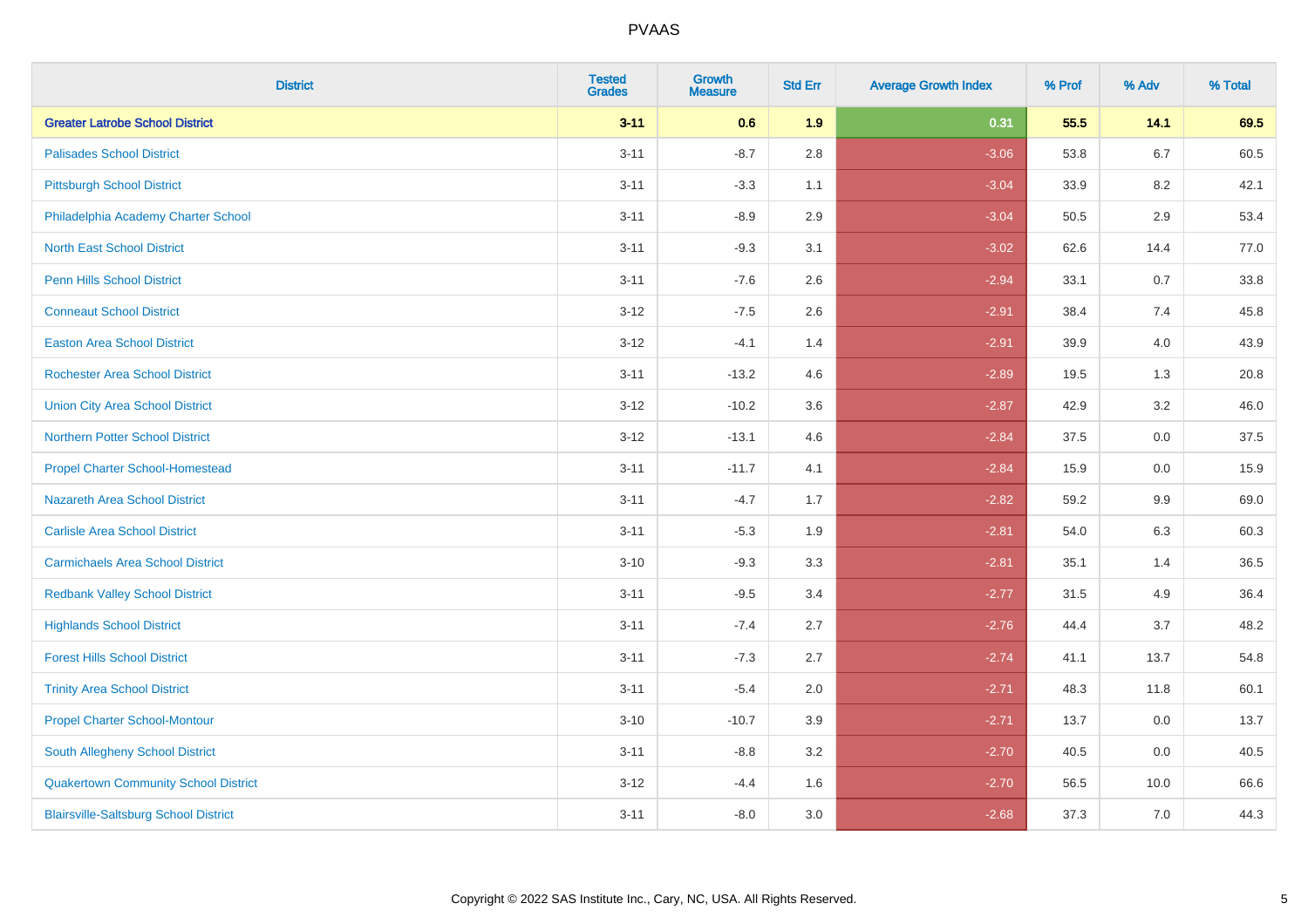| <b>District</b>                               | <b>Tested</b><br><b>Grades</b> | Growth<br><b>Measure</b> | <b>Std Err</b> | <b>Average Growth Index</b> | % Prof | % Adv   | % Total |
|-----------------------------------------------|--------------------------------|--------------------------|----------------|-----------------------------|--------|---------|---------|
| <b>Greater Latrobe School District</b>        | $3 - 11$                       | 0.6                      | 1.9            | 0.31                        | 55.5   | 14.1    | 69.5    |
| <b>Harbor Creek School District</b>           | $3 - 11$                       | $-7.1$                   | 2.7            | $-2.67$                     | 48.8   | 15.2    | 64.0    |
| <b>Pine Grove Area School District</b>        | $3 - 11$                       | $-7.7$                   | 2.9            | $-2.66$                     | 42.3   | 7.7     | 50.0    |
| <b>New Castle Area School District</b>        | $3-12$                         | $-6.4$                   | 2.4            | $-2.66$                     | 32.5   | $4.3$   | 36.8    |
| Northern Tioga School District                | $3 - 12$                       | $-7.5$                   | 2.8            | $-2.64$                     | 54.0   | 1.2     | 55.2    |
| <b>Dunmore School District</b>                | $3 - 11$                       | $-7.7$                   | 2.9            | $-2.62$                     | 34.0   | 7.2     | 41.2    |
| <b>Coatesville Area School District</b>       | $3 - 11$                       | $-4.4$                   | 1.7            | $-2.62$                     | 36.3   | $4.2\,$ | 40.5    |
| <b>Northwest Area School District</b>         | $3 - 10$                       | $-10.0$                  | 3.8            | $-2.59$                     | 34.6   | 7.3     | 41.8    |
| <b>Blue Mountain School District</b>          | $3 - 10$                       | $-5.8$                   | 2.3            | $-2.56$                     | 46.6   | 8.5     | 55.1    |
| <b>Slippery Rock Area School District</b>     | $3 - 11$                       | $-6.3$                   | 2.5            | $-2.51$                     | 56.2   | $9.5\,$ | 65.7    |
| <b>North Star School District</b>             | $3 - 11$                       | $-8.7$                   | 3.5            | $-2.51$                     | 47.8   | 6.0     | 53.7    |
| Mahanoy Area School District                  | $3 - 10$                       | $-9.0$                   | 3.6            | $-2.49$                     | 26.2   | 1.6     | 27.9    |
| <b>Keystone Central School District</b>       | $3 - 11$                       | $-5.1$                   | 2.0            | $-2.46$                     | 44.7   | 4.6     | 49.4    |
| <b>Sugar Valley Rural Charter School</b>      | $3 - 11$                       | $-11.0$                  | 4.5            | $-2.46$                     | 14.9   | $0.0\,$ | 14.9    |
| <b>Mohawk Area School District</b>            | $3 - 11$                       | $-7.5$                   | 3.1            | $-2.45$                     | 49.4   | 11.0    | 60.4    |
| <b>Innovative Arts Academy Charter School</b> | $6 - 11$                       | $-9.1$                   | 3.7            | $-2.44$                     | 9.5    | 0.0     | 9.5     |
| <b>Yough School District</b>                  | $3 - 10$                       | $-6.6$                   | 2.7            | $-2.43$                     | 50.8   | 4.0     | 54.8    |
| <b>Chartiers-Houston School District</b>      | $3 - 10$                       | $-8.6$                   | 3.5            | $-2.41$                     | 59.7   | 4.5     | 64.2    |
| <b>Farrell Area School District</b>           | $3 - 11$                       | $-10.4$                  | 4.3            | $-2.41$                     | 19.0   | 0.0     | 19.0    |
| <b>Universal Audenried Charter School</b>     | $9 - 11$                       | $-5.8$                   | 2.4            | $-2.40$                     | 14.6   | 0.0     | 14.6    |
| <b>Freedom Area School District</b>           | $3 - 11$                       | $-7.1$                   | 3.0            | $-2.37$                     | 43.8   | 4.2     | 47.9    |
| Jefferson-Morgan School District              | $3 - 10$                       | $-9.9$                   | 4.2            | $-2.35$                     | 43.8   | 4.2     | 47.9    |
| La Academia Partnership Charter School        | $6 - 11$                       | $-11.0$                  | 4.7            | $-2.34$                     | 6.8    | 0.0     | 6.8     |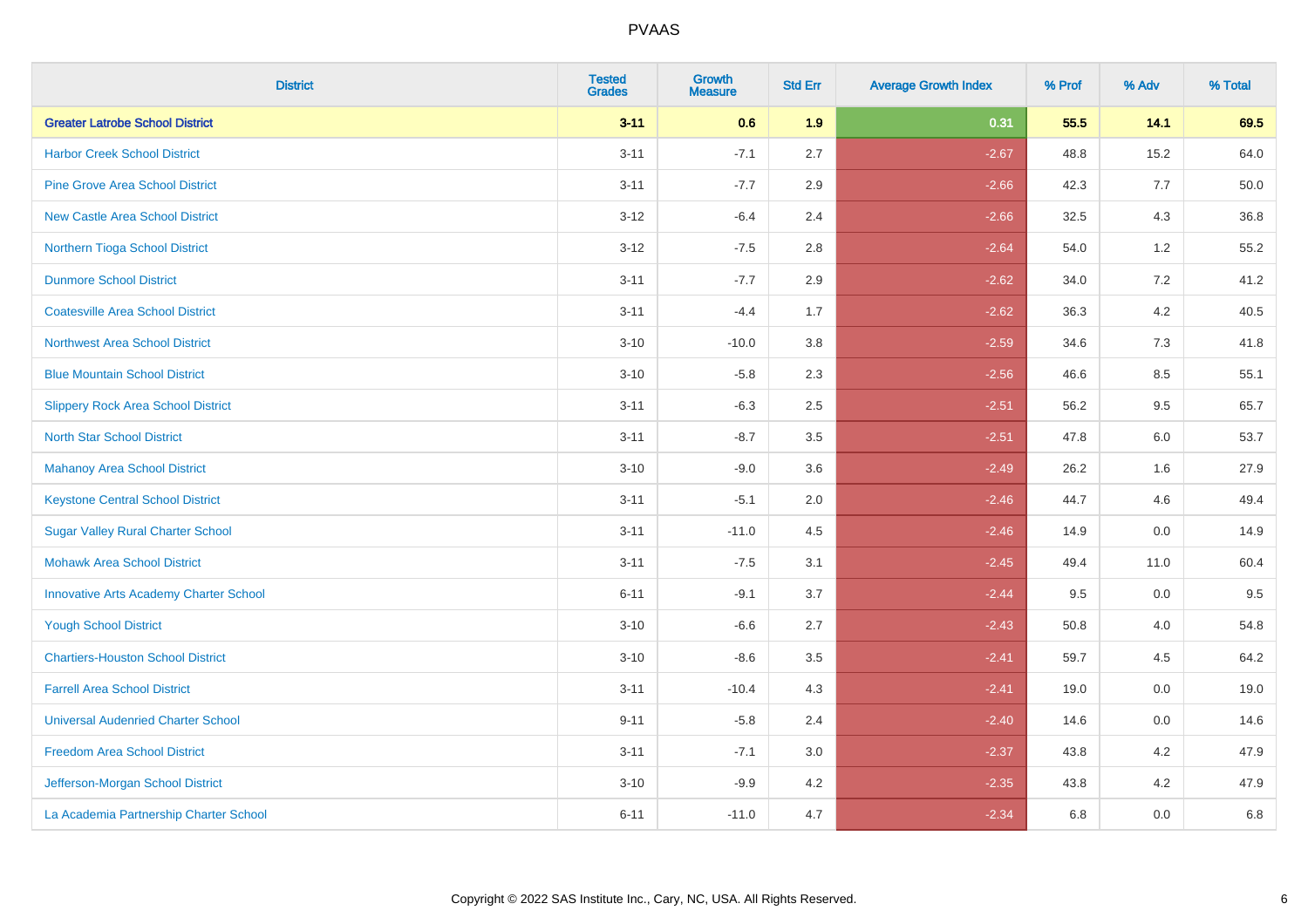| <b>District</b>                                   | <b>Tested</b><br><b>Grades</b> | <b>Growth</b><br><b>Measure</b> | <b>Std Err</b> | <b>Average Growth Index</b> | % Prof | % Adv   | % Total |
|---------------------------------------------------|--------------------------------|---------------------------------|----------------|-----------------------------|--------|---------|---------|
| <b>Greater Latrobe School District</b>            | $3 - 11$                       | 0.6                             | 1.9            | 0.31                        | 55.5   | 14.1    | 69.5    |
| <b>Southmoreland School District</b>              | $3 - 11$                       | $-8.3$                          | 3.6            | $-2.32$                     | 56.8   | 7.2     | 64.0    |
| <b>Upper Moreland Township School District</b>    | $3 - 11$                       | $-5.0$                          | 2.2            | $-2.31$                     | 57.9   | 4.0     | 61.9    |
| South Williamsport Area School District           | $3 - 10$                       | $-5.7$                          | 2.5            | $-2.30$                     | 45.5   | 4.5     | 50.0    |
| Salisbury-Elk Lick School District                | $3 - 11$                       | $-13.5$                         | 5.9            | $-2.30$                     | 27.8   | 0.0     | 27.8    |
| <b>Indiana Area School District</b>               | $3 - 11$                       | $-5.3$                          | 2.3            | $-2.28$                     | 47.6   | 18.4    | 66.1    |
| <b>Oxford Area School District</b>                | $3 - 11$                       | $-4.3$                          | 1.9            | $-2.26$                     | 41.3   | $8.0\,$ | 49.3    |
| <b>Juniata County School District</b>             | $3 - 12$                       | $-4.9$                          | 2.1            | $-2.26$                     | 38.5   | 2.9     | 41.4    |
| Portage Area School District                      | $3 - 10$                       | $-8.1$                          | 3.6            | $-2.26$                     | 40.6   | 9.4     | 50.0    |
| <b>Windber Area School District</b>               | $3 - 11$                       | $-7.2$                          | 3.2            | $-2.24$                     | 55.4   | 7.2     | 62.6    |
| <b>East Lycoming School District</b>              | $3 - 11$                       | $-6.0$                          | 2.7            | $-2.24$                     | 48.3   | 4.2     | 52.5    |
| <b>York Co School Of Technology</b>               | $9 - 12$                       | $-3.8$                          | 1.7            | $-2.22$                     | 39.1   | 5.6     | 44.7    |
| <b>Muncy School District</b>                      | $3 - 11$                       | $-8.1$                          | 3.7            | $-2.21$                     | 42.0   | 3.8     | 45.8    |
| <b>West Middlesex Area School District</b>        | $3 - 10$                       | $-8.4$                          | 3.8            | $-2.21$                     | 34.9   | 2.8     | 37.6    |
| Jim Thorpe Area School District                   | $3 - 11$                       | $-5.8$                          | 2.7            | $-2.19$                     | 33.3   | 7.4     | 40.7    |
| <b>Keystone Education Center Charter School</b>   | $3 - 12$                       | $-12.9$                         | 5.9            | $-2.19$                     | 28.0   | 0.0     | 28.0    |
| <b>Perkiomen Valley School District</b>           | $3 - 11$                       | $-3.5$                          | 1.6            | $-2.18$                     | 53.8   | 13.4    | 67.2    |
| <b>Benton Area School District</b>                | $3 - 10$                       | $-9.7$                          | 4.5            | $-2.18$                     | 43.2   | 5.4     | 48.6    |
| Susquehanna Township School District              | $3 - 12$                       | $-5.8$                          | 2.7            | $-2.17$                     | 36.0   | 5.6     | 41.6    |
| <b>Crawford Central School District</b>           | $3 - 11$                       | $-4.7$                          | 2.2            | $-2.15$                     | 40.6   | 10.5    | 51.1    |
| <b>Aliquippa School District</b>                  | $3 - 11$                       | $-9.0$                          | 4.2            | $-2.14$                     | 11.0   | 0.0     | 11.0    |
| <b>Williams Valley School District</b>            | $3 - 11$                       | $-7.3$                          | 3.4            | $-2.13$                     | 23.2   | 0.0     | 23.2    |
| <b>Executive Education Academy Charter School</b> | $3 - 10$                       | $-6.5$                          | 3.1            | $-2.08$                     | 23.7   | 2.2     | 25.8    |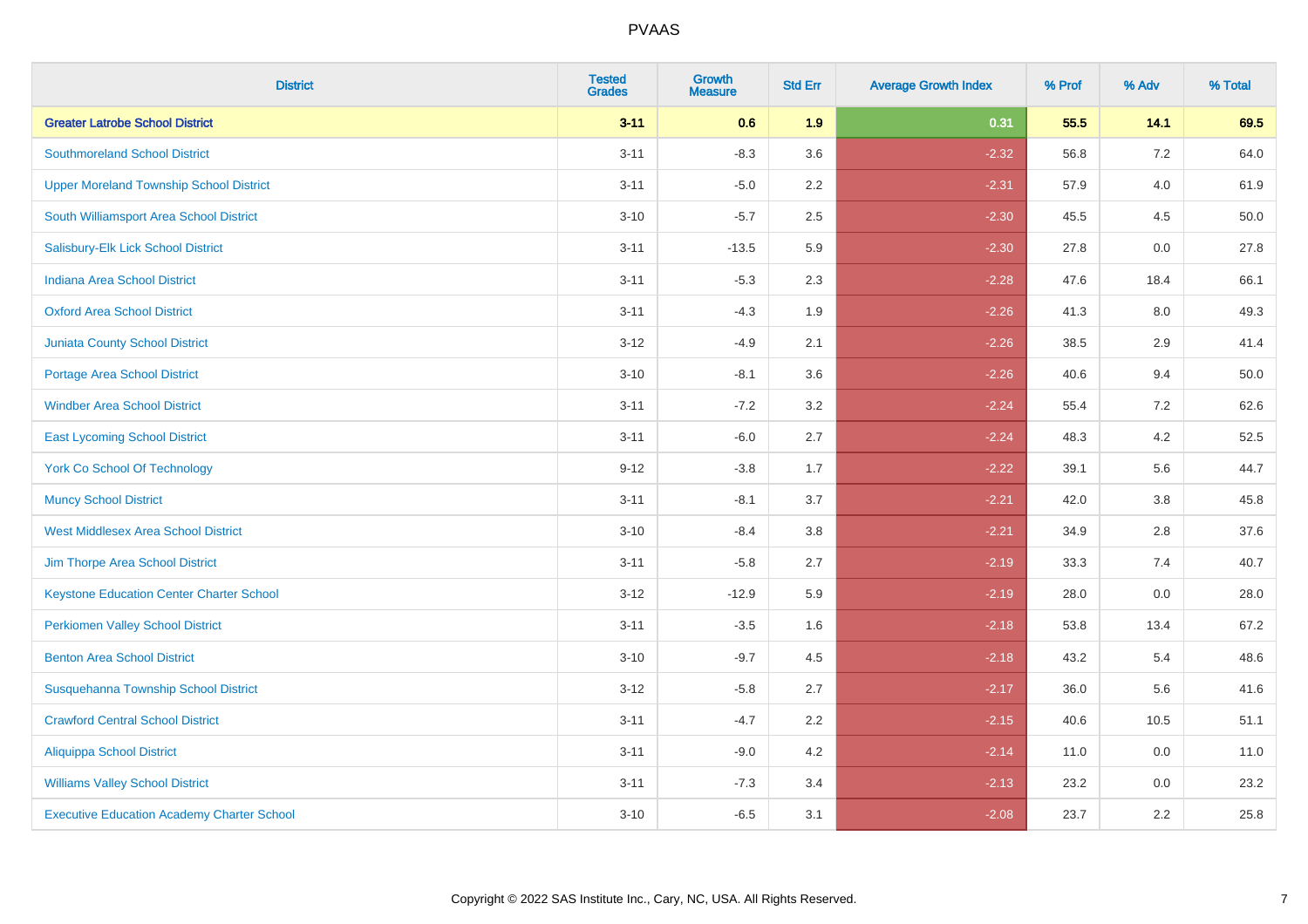| <b>District</b>                                | <b>Tested</b><br><b>Grades</b> | <b>Growth</b><br><b>Measure</b> | <b>Std Err</b> | <b>Average Growth Index</b> | % Prof | % Adv   | % Total |
|------------------------------------------------|--------------------------------|---------------------------------|----------------|-----------------------------|--------|---------|---------|
| <b>Greater Latrobe School District</b>         | $3 - 11$                       | 0.6                             | 1.9            | 0.31                        | 55.5   | 14.1    | 69.5    |
| <b>Middletown Area School District</b>         | $3 - 11$                       | $-5.3$                          | 2.6            | $-2.05$                     | 46.4   | 5.3     | 51.7    |
| Karns City Area School District                | $3 - 11$                       | $-6.0$                          | 2.9            | $-2.03$                     | 53.1   | 8.3     | 61.5    |
| <b>Corry Area School District</b>              | $3 - 11$                       | $-5.3$                          | 2.6            | $-2.03$                     | 38.5   | $6.0\,$ | 44.5    |
| <b>California Area School District</b>         | $3 - 10$                       | $-7.3$                          | 3.6            | $-2.02$                     | 42.6   | 9.8     | 52.5    |
| <b>Moshannon Valley School District</b>        | $3 - 10$                       | $-7.0$                          | 3.4            | $-2.01$                     | 48.5   | 0.0     | 48.5    |
| The New Academy Charter School                 | $8 - 11$                       | $-10.4$                         | 5.2            | $-2.00$                     | 0.0    | 0.0     | 0.0     |
| <b>Upper Dauphin Area School District</b>      | $3 - 11$                       | $-6.3$                          | 3.2            | $-1.98$                     | 37.4   | 4.8     | 42.2    |
| <b>Mount Union Area School District</b>        | $3 - 10$                       | $-6.1$                          | 3.1            | $-1.97$                     | 32.2   | 3.4     | 35.6    |
| <b>Forest City Regional School District</b>    | $3 - 12$                       | $-6.0$                          | 3.0            | $-1.96$                     | 44.1   | 0.0     | 44.1    |
| <b>Bermudian Springs School District</b>       | $3 - 11$                       | $-5.5$                          | 2.9            | $-1.94$                     | 56.4   | 6.8     | 63.2    |
| <b>Somerset Area School District</b>           | $3 - 11$                       | $-4.4$                          | 2.3            | $-1.93$                     | 44.4   | 14.9    | 59.3    |
| Mount Pleasant Area School District            | $3 - 11$                       | $-5.0$                          | 2.6            | $-1.93$                     | 52.6   | $0.0\,$ | 52.6    |
| <b>Gettysburg Area School District</b>         | $3 - 11$                       | $-4.0$                          | 2.1            | $-1.89$                     | 45.3   | 14.0    | 59.3    |
| <b>Greensburg Salem School District</b>        | $3 - 11$                       | $-4.4$                          | 2.4            | $-1.88$                     | 47.6   | 4.9     | 52.4    |
| <b>East Allegheny School District</b>          | $3 - 11$                       | $-6.3$                          | 3.3            | $-1.87$                     | 31.9   | 9.7     | 41.7    |
| <b>Western Beaver County School District</b>   | $3 - 11$                       | $-7.8$                          | 4.2            | $-1.87$                     | 56.5   | 6.5     | 63.0    |
| <b>Central Columbia School District</b>        | $3 - 12$                       | $-4.8$                          | 2.6            | $-1.86$                     | 53.7   | 14.8    | 68.5    |
| <b>Kiski Area School District</b>              | $3 - 11$                       | $-3.7$                          | 2.0            | $-1.86$                     | 57.4   | 10.4    | 67.8    |
| <b>Brownsville Area School District</b>        | $3 - 12$                       | $-7.2$                          | 3.9            | $-1.83$                     | 34.4   | 6.1     | 40.5    |
| <b>Montrose Area School District</b>           | $3 - 10$                       | $-5.5$                          | 3.0            | $-1.82$                     | 46.7   | 5.4     | 52.2    |
| <b>Brandywine Heights Area School District</b> | $3 - 11$                       | $-4.9$                          | 2.7            | $-1.81$                     | 49.2   | 8.2     | 57.4    |
| <b>Pequea Valley School District</b>           | $3 - 11$                       | $-5.8$                          | 3.2            | $-1.80$                     | 39.8   | 9.1     | 48.9    |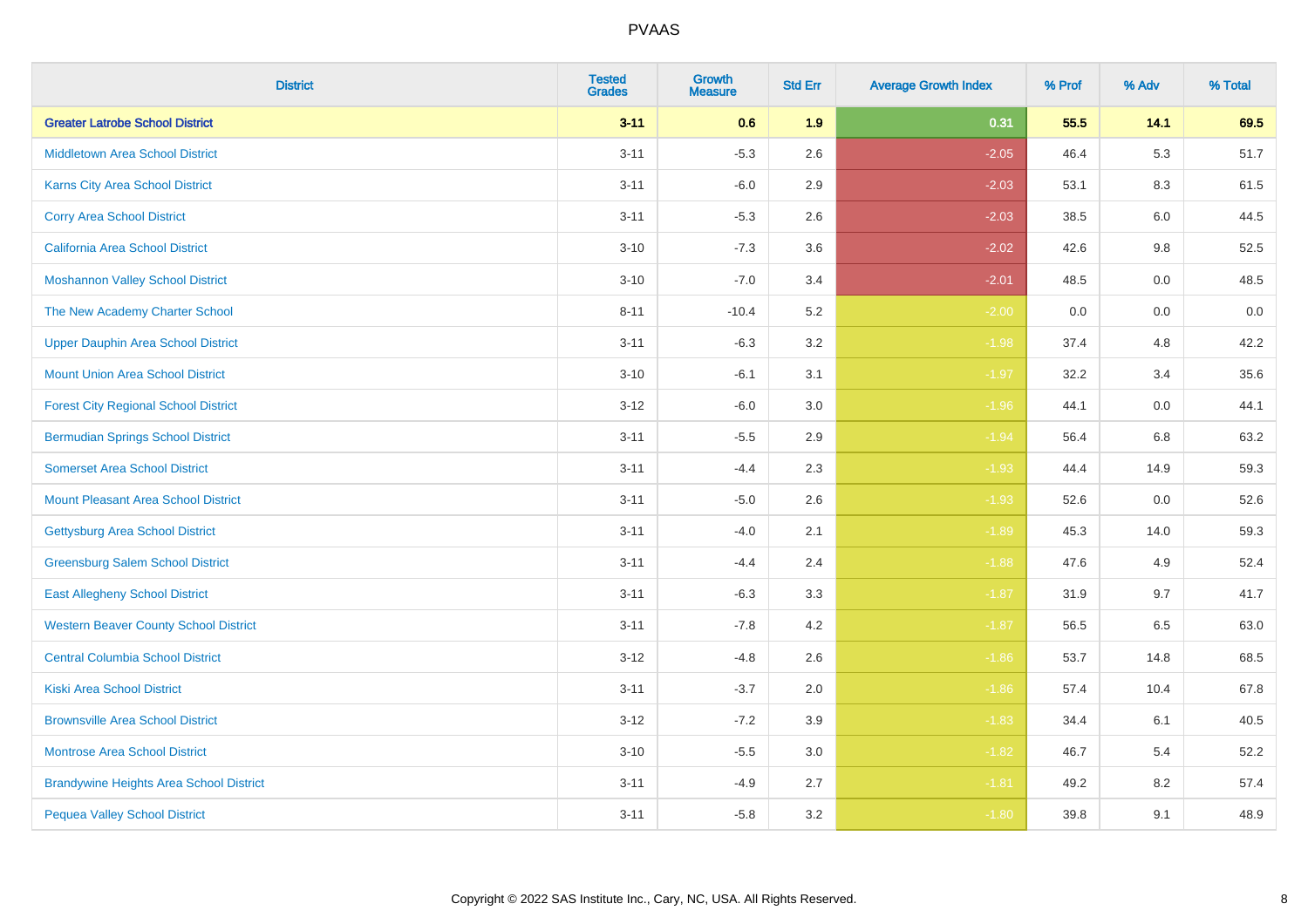| <b>District</b>                                                       | <b>Tested</b><br><b>Grades</b> | Growth<br><b>Measure</b> | <b>Std Err</b> | <b>Average Growth Index</b> | % Prof | % Adv | % Total |
|-----------------------------------------------------------------------|--------------------------------|--------------------------|----------------|-----------------------------|--------|-------|---------|
| <b>Greater Latrobe School District</b>                                | $3 - 11$                       | 0.6                      | 1.9            | 0.31                        | 55.5   | 14.1  | 69.5    |
| <b>Pittston Area School District</b>                                  | $3 - 11$                       | $-10.1$                  | 5.6            | $-1.80$                     | 38.1   | 9.5   | 47.6    |
| <b>Washington School District</b>                                     | $3 - 11$                       | $-4.9$                   | 2.8            | $-1.76$                     | 30.1   | 2.4   | 32.5    |
| <b>Canton Area School District</b>                                    | $3 - 11$                       | $-5.5$                   | $3.2\,$        | $-1.75$                     | 40.7   | 2.3   | 43.0    |
| <b>Old Forge School District</b>                                      | $3 - 12$                       | $-5.9$                   | 3.4            | $-1.73$                     | 52.9   | 7.1   | 60.0    |
| Perseus House Charter School Of Excellence                            | $6 - 11$                       | $-5.2$                   | 3.0            | $-1.72$                     | 16.5   | 0.0   | 16.5    |
| <b>Brentwood Borough School District</b>                              | $3 - 11$                       | $-5.3$                   | $3.0\,$        | $-1.72$                     | 52.0   | 6.1   | 58.2    |
| East Pennsboro Area School District                                   | $3 - 11$                       | $-4.2$                   | 2.5            | $-1.71$                     | 60.8   | 8.5   | 69.3    |
| <b>Twin Valley School District</b>                                    | $3 - 12$                       | $-3.6$                   | 2.1            | $-1.69$                     | 49.6   | 7.1   | 56.8    |
| <b>Pottstown School District</b>                                      | $3 - 12$                       | $-4.0$                   | 2.4            | $-1.68$                     | 29.8   | 1.2   | 31.0    |
| <b>Fairfield Area School District</b>                                 | $3 - 11$                       | $-5.6$                   | 3.4            | $-1.66$                     | 57.9   | 4.0   | 61.8    |
| <b>Shamokin Area School District</b>                                  | $3 - 11$                       | $-7.7$                   | 4.8            | $-1.60$                     | 38.1   | 3.2   | 41.3    |
| Preparatory Charter School Of Mathematics, Science, Tech, And Careers | $9 - 10$                       | $-4.0$                   | 2.5            | $-1.59$                     | 15.0   | 0.0   | 15.0    |
| <b>Carbon Career &amp; Technical Institute</b>                        | $9 - 11$                       | $-5.7$                   | 3.6            | $-1.59$                     | 34.5   | 1.2   | 35.7    |
| <b>Tri-Valley School District</b>                                     | $3 - 10$                       | $-6.4$                   | 4.1            | $-1.57$                     | 37.0   | 4.4   | 41.3    |
| <b>Fort Cherry School District</b>                                    | $3 - 10$                       | $-5.9$                   | 3.8            | $-1.56$                     | 55.2   | 5.2   | 60.3    |
| <b>MaST Community Charter School</b>                                  | $3 - 10$                       | $-4.1$                   | 2.7            | $-1.52$                     | 44.0   | 9.5   | 53.4    |
| <b>Claysburg-Kimmel School District</b>                               | $3 - 11$                       | $-5.7$                   | 4.0            | $-1.42$                     | 42.9   | 8.2   | 51.0    |
| <b>Westmont Hilltop School District</b>                               | $3 - 11$                       | $-4.0$                   | 2.8            | $-1.40$                     | 36.3   | 13.3  | 49.6    |
| <b>Greencastle-Antrim School District</b>                             | $3 - 11$                       | $-3.0$                   | 2.2            | $-1.36$                     | 62.4   | 9.9   | 72.3    |
| <b>Ferndale Area School District</b>                                  | $3 - 10$                       | $-5.8$                   | 4.3            | $-1.33$                     | 40.0   | 0.0   | 40.0    |
| <b>Cambria Heights School District</b>                                | $3 - 10$                       | $-4.1$                   | 3.1            | $-1.32$                     | 51.0   | 6.0   | 57.0    |
| <b>Ellwood City Area School District</b>                              | $3 - 11$                       | $-4.2$                   | 3.2            | $-1.29$                     | 54.1   | 14.1  | 68.2    |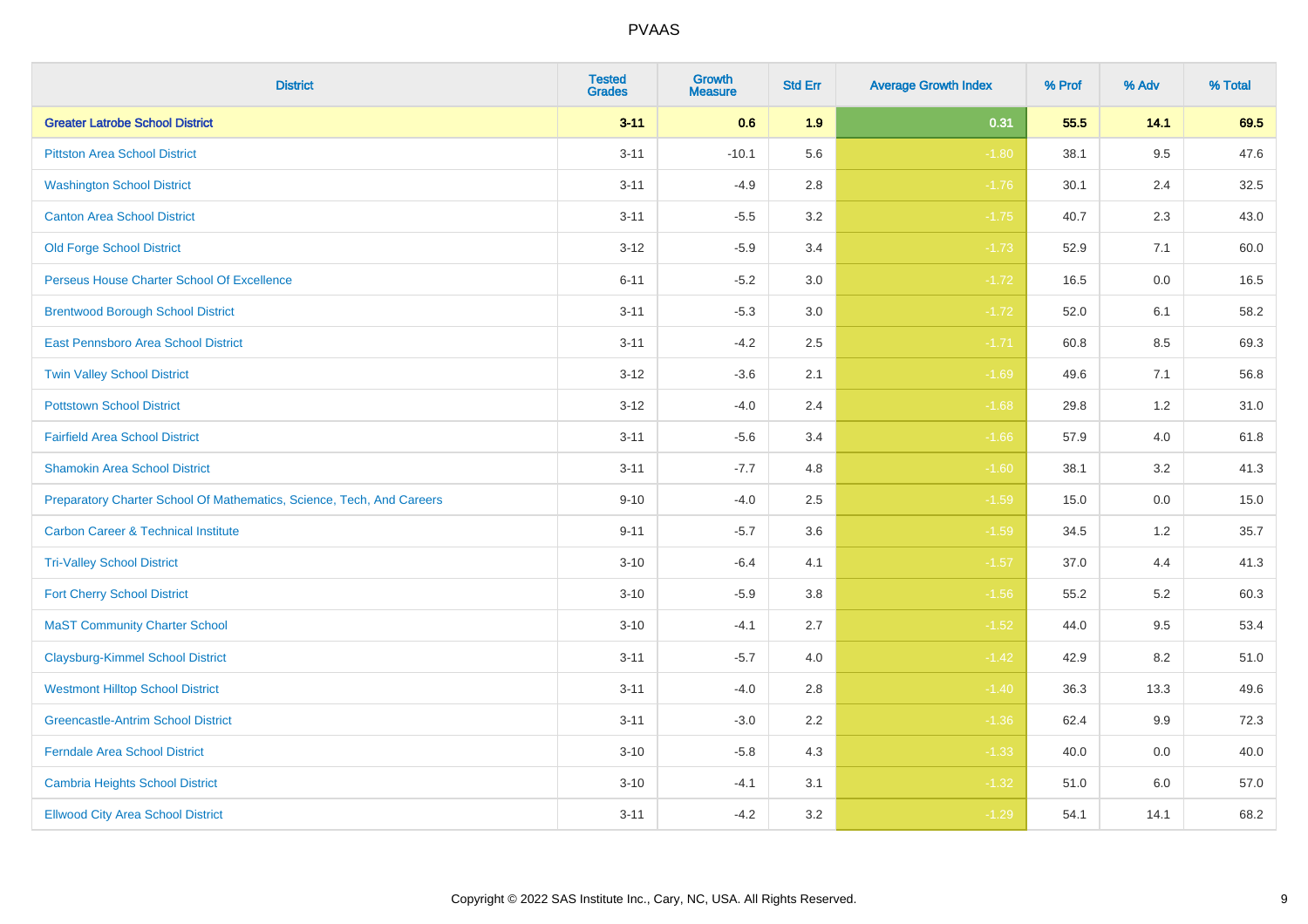| <b>District</b>                              | <b>Tested</b><br><b>Grades</b> | <b>Growth</b><br><b>Measure</b> | <b>Std Err</b> | <b>Average Growth Index</b> | % Prof | % Adv   | % Total |
|----------------------------------------------|--------------------------------|---------------------------------|----------------|-----------------------------|--------|---------|---------|
| <b>Greater Latrobe School District</b>       | $3 - 11$                       | 0.6                             | 1.9            | 0.31                        | 55.5   | 14.1    | 69.5    |
| <b>Shade-Central City School District</b>    | $3 - 11$                       | $-5.9$                          | 4.6            | $-1.28$                     | 27.8   | $0.0\,$ | 27.8    |
| <b>Bristol Borough School District</b>       | $3 - 12$                       | $-4.3$                          | 3.4            | $-1.27$                     | 39.7   | 1.3     | 41.0    |
| <b>Troy Area School District</b>             | $3 - 10$                       | $-4.3$                          | 3.4            | $-1.26$                     | 43.2   | 5.7     | 48.9    |
| <b>Apollo-Ridge School District</b>          | $3 - 12$                       | $-4.7$                          | 3.7            | $-1.24$                     | 50.0   | 10.0    | 60.0    |
| <b>Elk Lake School District</b>              | $3 - 11$                       | $-4.0$                          | 3.3            | $-1.23$                     | 46.2   | 3.3     | 49.4    |
| <b>Scranton School District</b>              | $3 - 12$                       | $-2.9$                          | 2.4            | $-1.22$                     | 45.6   | 3.6     | 49.1    |
| <b>Riverview School District</b>             | $3 - 11$                       | $-4.6$                          | 3.8            | $-1.20$                     | 57.9   | 15.8    | 73.7    |
| <b>Greater Johnstown School District</b>     | $3 - 11$                       | $-3.1$                          | 2.6            | $-1.19$                     | 26.1   | 0.0     | 26.1    |
| <b>Big Beaver Falls Area School District</b> | $3 - 11$                       | $-3.9$                          | 3.3            | $-1.18$                     | 34.1   | 3.5     | 37.6    |
| <b>Chichester School District</b>            | $3 - 11$                       | $-2.7$                          | 2.3            | $-1.17$                     | 44.6   | 6.6     | 51.2    |
| <b>Chestnut Ridge School District</b>        | $3 - 12$                       | $-3.4$                          | 2.9            | $-1.17$                     | 46.6   | 5.8     | 52.4    |
| Kane Area School District                    | $3 - 10$                       | $-3.7$                          | $3.2\,$        | $-1.17$                     | 39.5   | $9.9\,$ | 49.4    |
| <b>Antietam School District</b>              | $3 - 10$                       | $-4.3$                          | 3.8            | $-1.13$                     | 36.4   | 5.4     | 41.8    |
| Jeannette City School District               | $3 - 11$                       | $-4.3$                          | 3.8            | $-1.13$                     | 46.7   | 7.5     | 54.2    |
| <b>Dallas School District</b>                | $3 - 11$                       | $-2.5$                          | 2.2            | $-1.12$                     | 54.9   | 7.6     | 62.4    |
| Juniata Valley School District               | $3 - 11$                       | $-3.9$                          | 3.5            | $-1.10$                     | 44.4   | 3.5     | 47.8    |
| <b>Riverside School District</b>             | $3 - 11$                       | $-3.2$                          | 3.0            | $-1.09$                     | 43.0   | 9.0     | 52.0    |
| Conemaugh Township Area School District      | $3 - 12$                       | $-3.7$                          | 3.4            | $-1.09$                     | 53.8   | 17.6    | 71.4    |
| Oil City Area School District                | $3 - 11$                       | $-2.9$                          | 2.6            | $-1.08$                     | 44.4   | 5.8     | 50.2    |
| <b>Quaker Valley School District</b>         | $3 - 11$                       | $-2.8$                          | 2.6            | $-1.08$                     | 55.2   | 13.2    | 68.4    |
| <b>West Greene School District</b>           | $3 - 11$                       | $-4.5$                          | 4.3            | $-1.04$                     | 36.6   | 7.3     | 43.9    |
| <b>Lewisburg Area School District</b>        | $3 - 11$                       | $-2.7$                          | 2.6            | $-1.03$                     | 57.0   | 18.5    | 75.6    |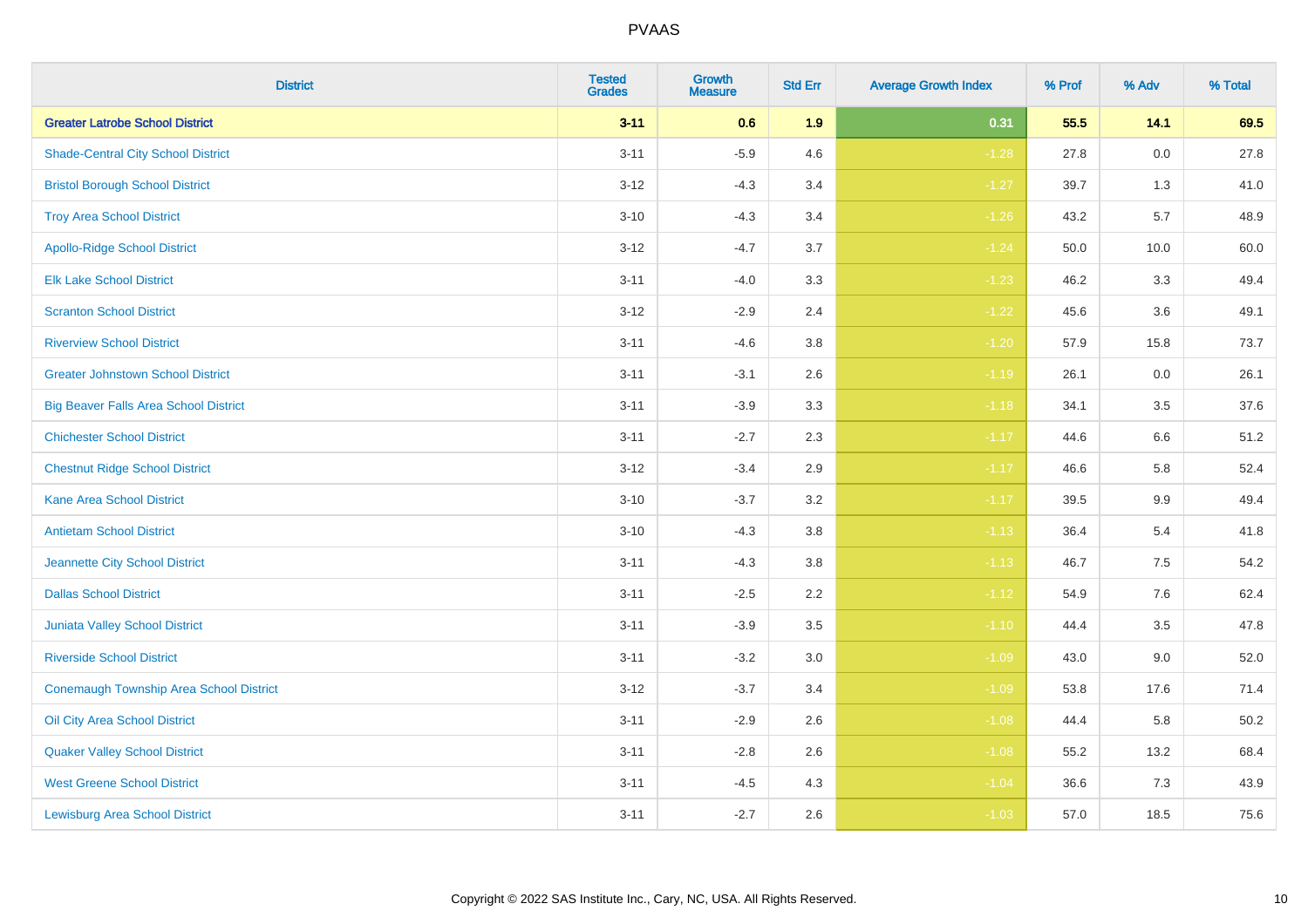| <b>District</b>                               | <b>Tested</b><br><b>Grades</b> | <b>Growth</b><br><b>Measure</b> | <b>Std Err</b> | <b>Average Growth Index</b> | % Prof | % Adv | % Total |
|-----------------------------------------------|--------------------------------|---------------------------------|----------------|-----------------------------|--------|-------|---------|
| <b>Greater Latrobe School District</b>        | $3 - 11$                       | 0.6                             | 1.9            | 0.31                        | 55.5   | 14.1  | 69.5    |
| <b>Valley Grove School District</b>           | $3 - 10$                       | $-3.7$                          | 3.7            | $-1.01$                     | 51.2   | 6.1   | 57.3    |
| <b>Seneca Valley School District</b>          | $3 - 11$                       | $-1.4$                          | 1.4            | $-0.99$                     | 57.2   | 11.4  | 68.6    |
| <b>North Hills School District</b>            | $3 - 11$                       | $-1.8$                          | 1.8            | $-0.96$                     | 59.1   | 14.1  | 73.2    |
| Imhotep Institute Charter High School         | $9 - 11$                       | $-5.3$                          | 5.8            | $-0.92$                     | 25.0   | 0.0   | 25.0    |
| <b>Wyoming Valley West School District</b>    | $3 - 11$                       | $-2.2$                          | 2.4            | $-0.91$                     | 49.4   | 3.0   | 52.4    |
| <b>Sullivan County School District</b>        | $3 - 10$                       | $-4.0$                          | 4.4            | $-0.90$                     | 66.7   | 2.6   | 69.2    |
| <b>Austin Area School District</b>            | $3 - 11$                       | $-5.7$                          | 6.4            | $-0.90$                     | 33.3   | 5.6   | 38.9    |
| <b>Columbia Borough School District</b>       | $3 - 12$                       | $-3.1$                          | 3.5            | $-0.89$                     | 29.5   | 1.9   | 31.4    |
| <b>Montour School District</b>                | $3 - 11$                       | $-1.8$                          | 2.1            | $-0.88$                     | 61.4   | 15.1  | 76.5    |
| <b>Charleroi School District</b>              | $3 - 11$                       | $-2.6$                          | 3.0            | $-0.86$                     | 55.7   | 7.4   | 63.1    |
| <b>Phoenixville Area School District</b>      | $3 - 11$                       | $-1.7$                          | 2.1            | $-0.83$                     | 59.9   | 10.6  | 70.5    |
| <b>Chartiers Valley School District</b>       | $3 - 11$                       | $-1.7$                          | 2.0            | $-0.81$                     | 54.7   | 8.4   | 63.1    |
| <b>Forest Area School District</b>            | $3 - 11$                       | $-4.4$                          | 5.4            | $-0.81$                     | 36.2   | 2.1   | 38.3    |
| <b>Lebanon School District</b>                | $3 - 11$                       | $-1.6$                          | 1.9            | $-0.80$                     | 24.4   | 2.6   | 27.0    |
| Shenango Area School District                 | $3 - 11$                       | $-2.6$                          | 3.3            | $-0.79$                     | 50.6   | 13.9  | 64.6    |
| <b>Northeast Bradford School District</b>     | $3 - 10$                       | $-3.1$                          | 4.0            | $-0.78$                     | 33.9   | 3.4   | 37.3    |
| <b>Conemaugh Valley School District</b>       | $3 - 12$                       | $-3.2$                          | 4.1            | $-0.78$                     | 48.2   | 5.6   | 53.7    |
| <b>Gillingham Charter School</b>              | $3 - 11$                       | $-4.4$                          | 5.6            | $-0.77$                     | 20.8   | 8.3   | 29.2    |
| <b>Turkeyfoot Valley Area School District</b> | $3 - 12$                       | $-4.3$                          | 5.6            | $-0.76$                     | 22.0   | 5.1   | 27.1    |
| <b>Bald Eagle Area School District</b>        | $3 - 11$                       | $-2.1$                          | 2.7            | $-0.75$                     | 48.4   | 9.4   | 57.7    |
| Huntingdon Area School District               | $3 - 11$                       | $-2.0$                          | 2.7            | $-0.72$                     | 36.8   | 10.3  | 47.0    |
| Mt Lebanon School District                    | $3 - 11$                       | $-1.0$                          | 1.5            | $-0.70$                     | 61.9   | 24.0  | 85.9    |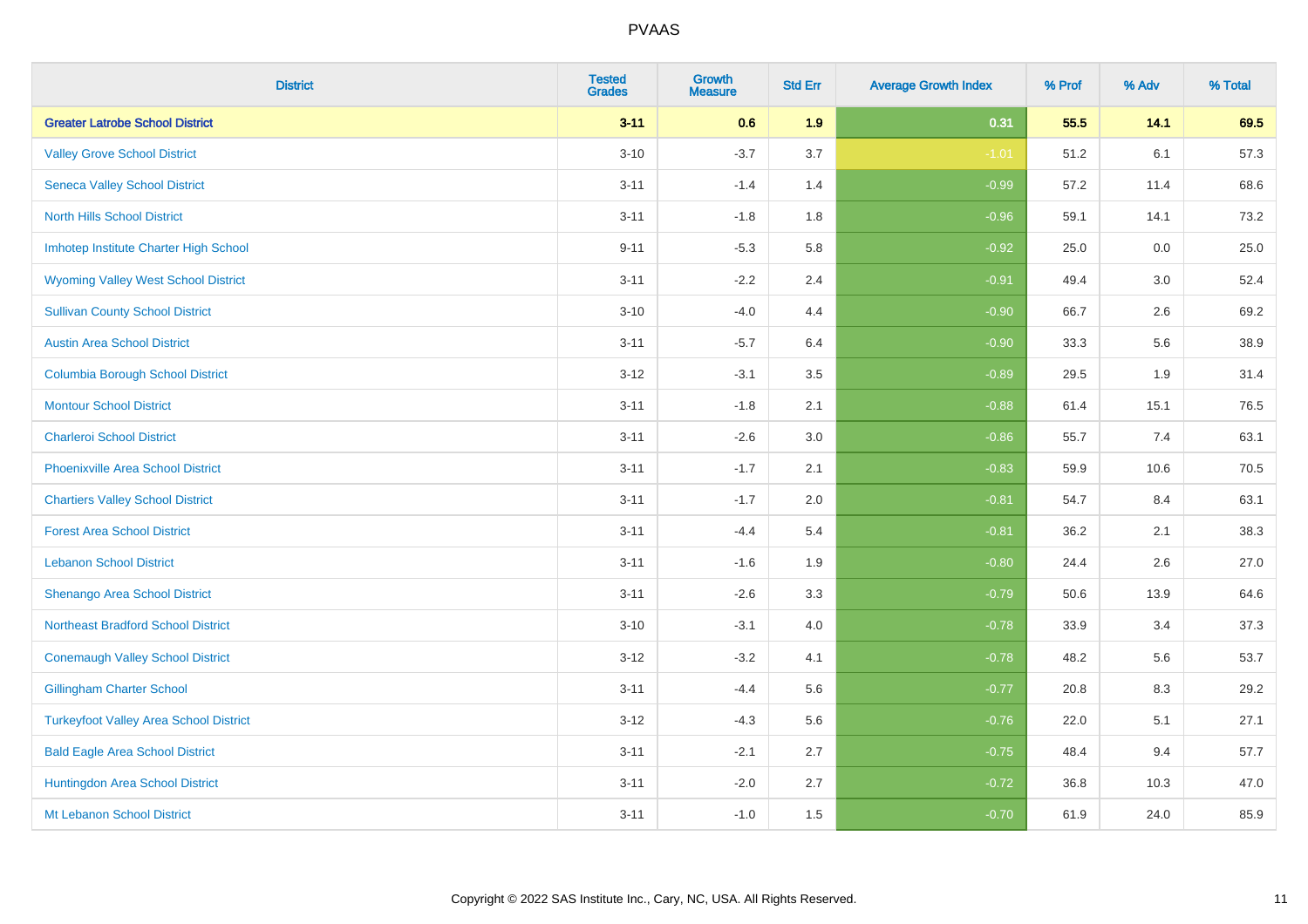| <b>District</b>                                         | <b>Tested</b><br><b>Grades</b> | Growth<br><b>Measure</b> | <b>Std Err</b> | <b>Average Growth Index</b> | % Prof | % Adv   | % Total |
|---------------------------------------------------------|--------------------------------|--------------------------|----------------|-----------------------------|--------|---------|---------|
| <b>Greater Latrobe School District</b>                  | $3 - 11$                       | 0.6                      | 1.9            | 0.31                        | 55.5   | 14.1    | 69.5    |
| <b>Lehighton Area School District</b>                   | $3 - 11$                       | $-1.6$                   | 2.3            | $-0.70$                     | 51.1   | 5.6     | 56.7    |
| <b>North Pocono School District</b>                     | $3 - 11$                       | $-2.3$                   | 3.4            | $-0.68$                     | 52.0   | 16.4    | 68.5    |
| <b>Cheltenham School District</b>                       | $3 - 11$                       | $-1.4$                   | 2.1            | $-0.67$                     | 46.1   | 10.0    | 56.1    |
| <b>Fannett-Metal School District</b>                    | $3 - 11$                       | $-3.4$                   | 5.1            | $-0.67$                     | 38.7   | 8.1     | 46.8    |
| <b>Susquehanna Community School District</b>            | $3 - 11$                       | $-2.8$                   | 4.2            | $-0.66$                     | 49.4   | 6.9     | 56.3    |
| <b>Burgettstown Area School District</b>                | $3 - 11$                       | $-2.1$                   | 3.4            | $-0.62$                     | 50.0   | 1.4     | 51.4    |
| <b>Clarion-Limestone Area School District</b>           | $3 - 12$                       | $-2.5$                   | 4.1            | $-0.60$                     | 56.8   | 6.8     | 63.6    |
| <b>Manheim Township School District</b>                 | $3 - 12$                       | $-0.9$                   | 1.6            | $-0.58$                     | 53.2   | 15.5    | 68.7    |
| <b>Central Greene School District</b>                   | $3 - 11$                       | $-1.6$                   | 2.8            | $-0.55$                     | 54.2   | 2.8     | 57.0    |
| <b>Mid Valley School District</b>                       | $3 - 10$                       | $-1.7$                   | 3.0            | $-0.55$                     | 45.1   | $7.8\,$ | 52.9    |
| <b>Wyoming Area School District</b>                     | $3 - 10$                       | $-1.3$                   | 2.6            | $-0.50$                     | 53.8   | 10.8    | 64.6    |
| <b>Canon-Mcmillan School District</b>                   | $3 - 11$                       | $-0.8$                   | 1.6            | $-0.50$                     | 58.7   | 15.9    | 74.6    |
| South Side Area School District                         | $3 - 11$                       | $-1.6$                   | 3.3            | $-0.48$                     | 50.0   | 6.8     | 56.8    |
| <b>Elizabethtown Area School District</b>               | $3 - 12$                       | $-0.9$                   | 1.9            | $-0.47$                     | 50.0   | 11.2    | 61.2    |
| Center For Student Learning Charter School At Pennsbury | $6 - 12$                       | $-2.9$                   | 6.1            | $-0.47$                     | 42.9   | 0.0     | 42.9    |
| <b>Conewago Valley School District</b>                  | $3 - 12$                       | $-0.9$                   | 2.0            | $-0.45$                     | 51.7   | 9.6     | 61.3    |
| <b>Bangor Area School District</b>                      | $3 - 12$                       | $-0.9$                   | 2.0            | $-0.43$                     | 44.3   | 4.7     | 49.0    |
| <b>Shaler Area School District</b>                      | $3 - 11$                       | $-0.8$                   | 1.9            | $-0.43$                     | 49.1   | 9.6     | 58.7    |
| North Schuylkill School District                        | $3 - 11$                       | $-1.0$                   | 2.4            | $-0.42$                     | 41.8   | 5.1     | 46.8    |
| <b>Sharpsville Area School District</b>                 | $3 - 11$                       | $-1.4$                   | 3.5            | $-0.40$                     | 55.2   | 13.4    | 68.7    |
| <b>Bellwood-Antis School District</b>                   | $3 - 10$                       | $-1.2$                   | 3.2            | $-0.39$                     | 55.1   | 10.1    | 65.2    |
| <b>Palmerton Area School District</b>                   | $3 - 11$                       | $-1.2$                   | 3.0            | $-0.39$                     | 57.4   | 5.0     | 62.4    |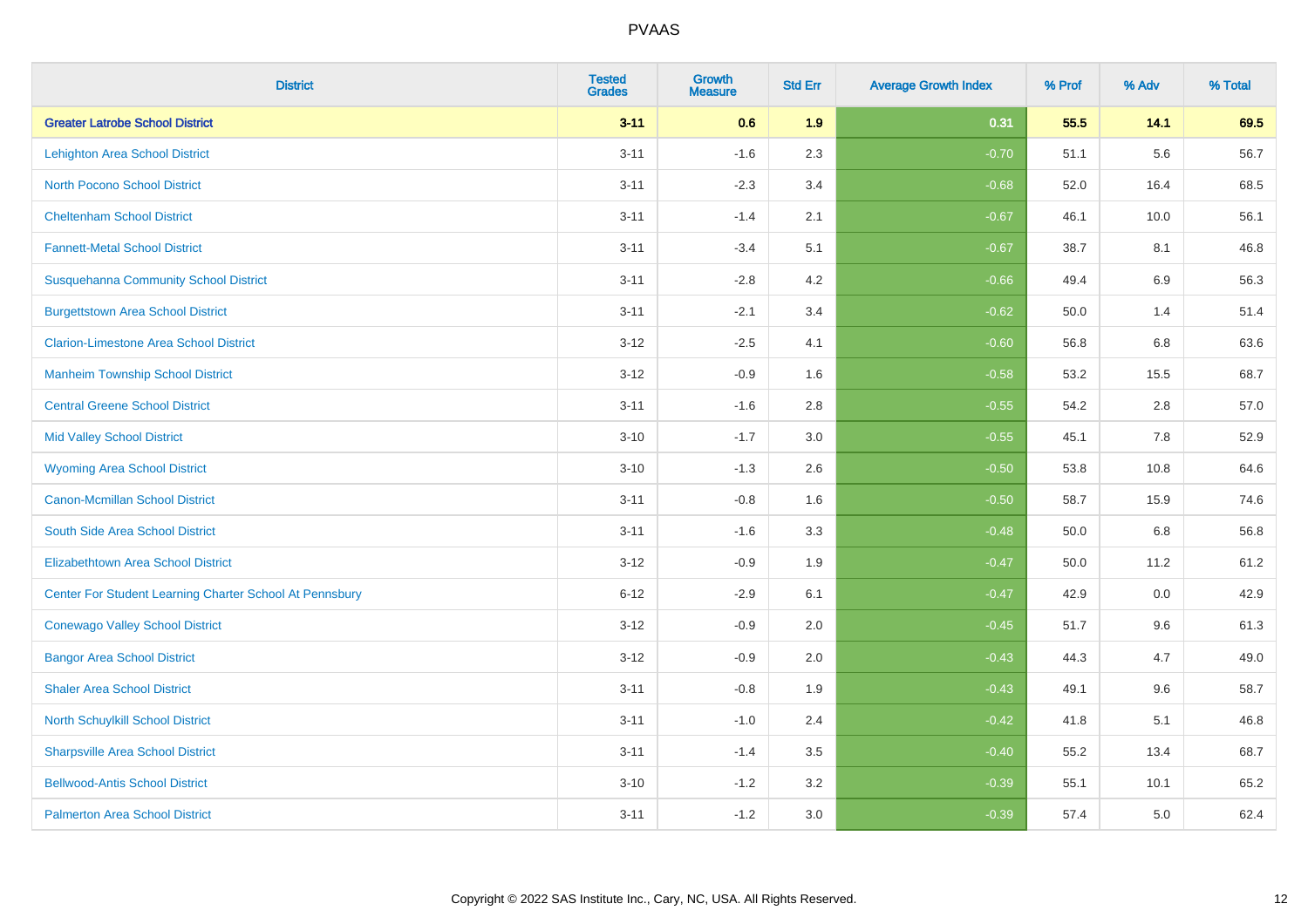| <b>District</b>                                    | <b>Tested</b><br><b>Grades</b> | <b>Growth</b><br><b>Measure</b> | <b>Std Err</b> | <b>Average Growth Index</b> | % Prof | % Adv   | % Total |
|----------------------------------------------------|--------------------------------|---------------------------------|----------------|-----------------------------|--------|---------|---------|
| <b>Greater Latrobe School District</b>             | $3 - 11$                       | 0.6                             | 1.9            | 0.31                        | 55.5   | 14.1    | 69.5    |
| Hope For Hyndman Charter School                    | $3 - 11$                       | $-2.0$                          | 6.1            | $-0.32$                     | 33.3   | 0.0     | 33.3    |
| <b>Albert Gallatin Area School District</b>        | $3 - 11$                       | $-0.8$                          | 2.4            | $-0.32$                     | 54.5   | 10.0    | 64.6    |
| <b>Cornell School District</b>                     | $3 - 11$                       | $-1.6$                          | 5.0            | $-0.32$                     | 33.8   | 1.5     | 35.4    |
| <b>Tuscarora School District</b>                   | $3 - 11$                       | $-0.6$                          | 2.3            | $-0.27$                     | 45.1   | 8.1     | 53.2    |
| <b>Penn Manor School District</b>                  | $3 - 11$                       | $-0.4$                          | 1.6            | $-0.25$                     | 51.9   | 12.6    | 64.5    |
| <b>Lakeview School District</b>                    | $3 - 11$                       | $-0.9$                          | 3.7            | $-0.24$                     | 60.3   | 3.2     | 63.5    |
| <b>Glendale School District</b>                    | $3 - 10$                       | $-0.9$                          | 3.7            | $-0.24$                     | 50.0   | 5.4     | 55.4    |
| <b>Girard School District</b>                      | $3 - 11$                       | $-0.6$                          | 2.7            | $-0.22$                     | 53.9   | 15.6    | 69.6    |
| <b>Harrisburg City School District</b>             | $3 - 11$                       | $-0.4$                          | 2.1            | $-0.19$                     | 15.1   | 0.4     | 15.5    |
| <b>Panther Valley School District</b>              | $3 - 12$                       | $-0.6$                          | 3.3            | $-0.19$                     | 47.9   | 4.3     | 52.1    |
| <b>Westinghouse Arts Academy Charter School</b>    | $9 - 10$                       | $-0.7$                          | 3.6            | $-0.19$                     | 59.2   | 8.4     | 67.6    |
| <b>Millville Area School District</b>              | $3 - 12$                       | $-0.9$                          | 4.7            | $-0.18$                     | 51.4   | 5.4     | 56.8    |
| <b>Mount Carmel Area School District</b>           | $3 - 11$                       | $-0.6$                          | 3.1            | $-0.18$                     | 45.3   | 2.1     | 47.4    |
| <b>Crestwood School District</b>                   | $3 - 11$                       | $-0.4$                          | 2.4            | $-0.17$                     | 57.4   | 17.0    | 74.4    |
| Southern Lehigh School District                    | $3 - 11$                       | $-0.4$                          | 2.3            | $-0.17$                     | 66.1   | 11.9    | 78.0    |
| <b>Achievement House Charter School</b>            | $7 - 11$                       | $-0.7$                          | 4.0            | $-0.17$                     | 32.5   | $2.6\,$ | 35.1    |
| <b>Bellefonte Area School District</b>             | $3 - 11$                       | $-0.4$                          | 2.2            | $-0.17$                     | 47.6   | 10.6    | 58.2    |
| <b>Otto-Eldred School District</b>                 | $3 - 11$                       | $-0.7$                          | 4.2            | $-0.15$                     | 56.2   | $6.2\,$ | 62.5    |
| <b>Oley Valley School District</b>                 | $3 - 11$                       | $-0.4$                          | 2.8            | $-0.15$                     | 43.1   | 12.9    | 56.0    |
| Philadelphia Electrical & Tech Charter High School | $10 - 10$                      | $-0.5$                          | 2.9            | $-0.15$                     | 8.8    | 0.0     | 8.8     |
| <b>Central Fulton School District</b>              | $3 - 11$                       | $-0.5$                          | 3.5            | $-0.14$                     | 51.4   | 8.6     | 60.0    |
| <b>Blue Ridge School District</b>                  | $3 - 11$                       | $-0.5$                          | 3.6            | $-0.12$                     | 44.6   | 3.1     | 47.7    |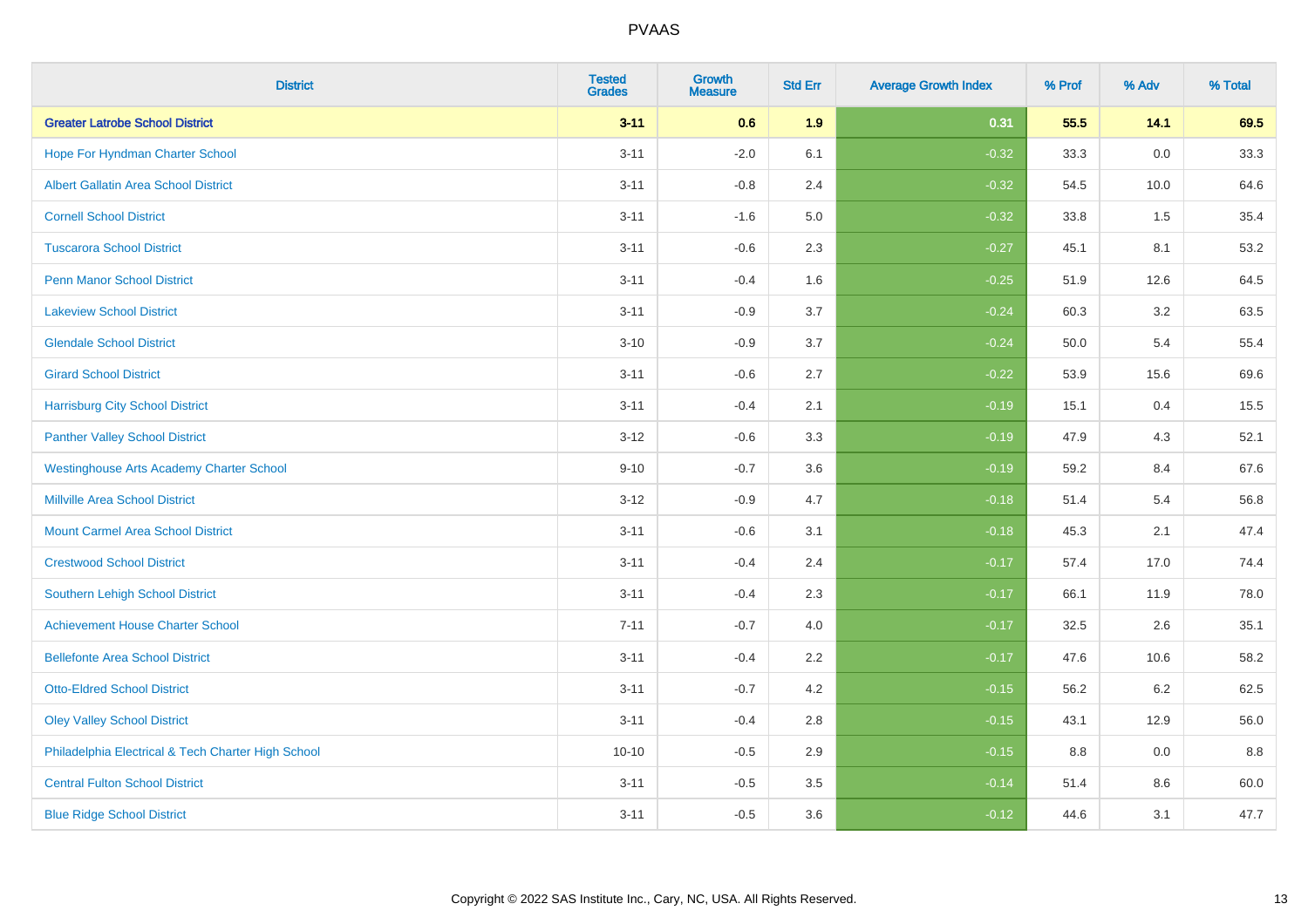| <b>District</b>                          | <b>Tested</b><br><b>Grades</b> | <b>Growth</b><br><b>Measure</b> | <b>Std Err</b> | <b>Average Growth Index</b> | % Prof | % Adv | % Total |
|------------------------------------------|--------------------------------|---------------------------------|----------------|-----------------------------|--------|-------|---------|
| <b>Greater Latrobe School District</b>   | $3 - 11$                       | 0.6                             | 1.9            | 0.31                        | 55.5   | 14.1  | 69.5    |
| New Kensington-Arnold School District    | $3 - 11$                       | $-0.4$                          | 3.8            | $-0.10$                     | 40.7   | 3.7   | 44.4    |
| <b>Chester-Upland School District</b>    | $3 - 11$                       | $-0.3$                          | 2.7            | $-0.09$                     | 13.8   | 0.8   | 14.6    |
| <b>Warren County School District</b>     | $3 - 11$                       | $-0.1$                          | 1.8            | $-0.06$                     | 37.2   | 5.3   | 42.6    |
| <b>Mercer Area School District</b>       | $3 - 11$                       | $-0.2$                          | 3.3            | $-0.06$                     | 56.0   | 8.0   | 64.0    |
| <b>Avella Area School District</b>       | $3 - 12$                       | $-0.3$                          | 4.7            | $-0.05$                     | 49.3   | 14.5  | 63.8    |
| <b>Kutztown Area School District</b>     | $3 - 12$                       | $-0.2$                          | 3.2            | $-0.05$                     | 55.4   | 13.3  | 68.7    |
| <b>Susquenita School District</b>        | $3 - 11$                       | $-0.1$                          | 2.8            | $-0.01$                     | 47.7   | 10.1  | 57.8    |
| <b>Penn Cambria School District</b>      | $3 - 11$                       | $-0.0$                          | 2.7            | $-0.01$                     | 61.5   | 7.7   | 69.2    |
| <b>Wilkes-Barre Area School District</b> | $3 - 11$                       | 0.1                             | 3.2            | 0.02                        | 35.5   | 5.4   | 40.9    |
| East Stroudsburg Area School District    | $3 - 11$                       | 0.1                             | 1.6            | 0.05                        | 45.8   | 7.8   | 53.6    |
| <b>West Branch Area School District</b>  | $3 - 11$                       | 0.2                             | 3.8            | 0.05                        | 47.2   | 1.9   | 49.1    |
| <b>Hempfield School District</b>         | $3 - 11$                       | 0.1                             | 1.4            | 0.08                        | 58.2   | 9.9   | 68.2    |
| Insight PA Cyber Charter School          | $3 - 11$                       | 0.7                             | 5.7            | 0.12                        | 50.0   | 4.8   | 54.8    |
| <b>Danville Area School District</b>     | $3 - 11$                       | 0.4                             | 2.6            | 0.15                        | 57.4   | 18.4  | 75.7    |
| <b>Smethport Area School District</b>    | $3 - 12$                       | 0.6                             | 3.9            | 0.15                        | 37.0   | 1.8   | 38.9    |
| <b>Northern Lebanon School District</b>  | $3 - 11$                       | 0.4                             | 2.5            | 0.15                        | 28.0   | 3.0   | 31.0    |
| <b>Brockway Area School District</b>     | $3 - 11$                       | 0.6                             | 3.6            | 0.16                        | 49.2   | 7.7   | 56.9    |
| <b>Reynolds School District</b>          | $3 - 10$                       | 0.5                             | 3.4            | 0.16                        | 52.1   | 7.0   | 59.2    |
| <b>Jersey Shore Area School District</b> | $3 - 11$                       | 0.5                             | 2.6            | 0.21                        | 47.1   | 9.2   | 56.2    |
| <b>Bloomsburg Area School District</b>   | $3 - 10$                       | 0.7                             | 3.0            | 0.23                        | 55.9   | 11.8  | 67.6    |
| <b>Greenville Area School District</b>   | $3 - 11$                       | 0.7                             | 2.9            | 0.26                        | 53.4   | 6.9   | 60.3    |
| <b>Greater Latrobe School District</b>   | $3 - 11$                       | 0.6                             | 1.9            | 0.31                        | 55.5   | 14.1  | 69.5    |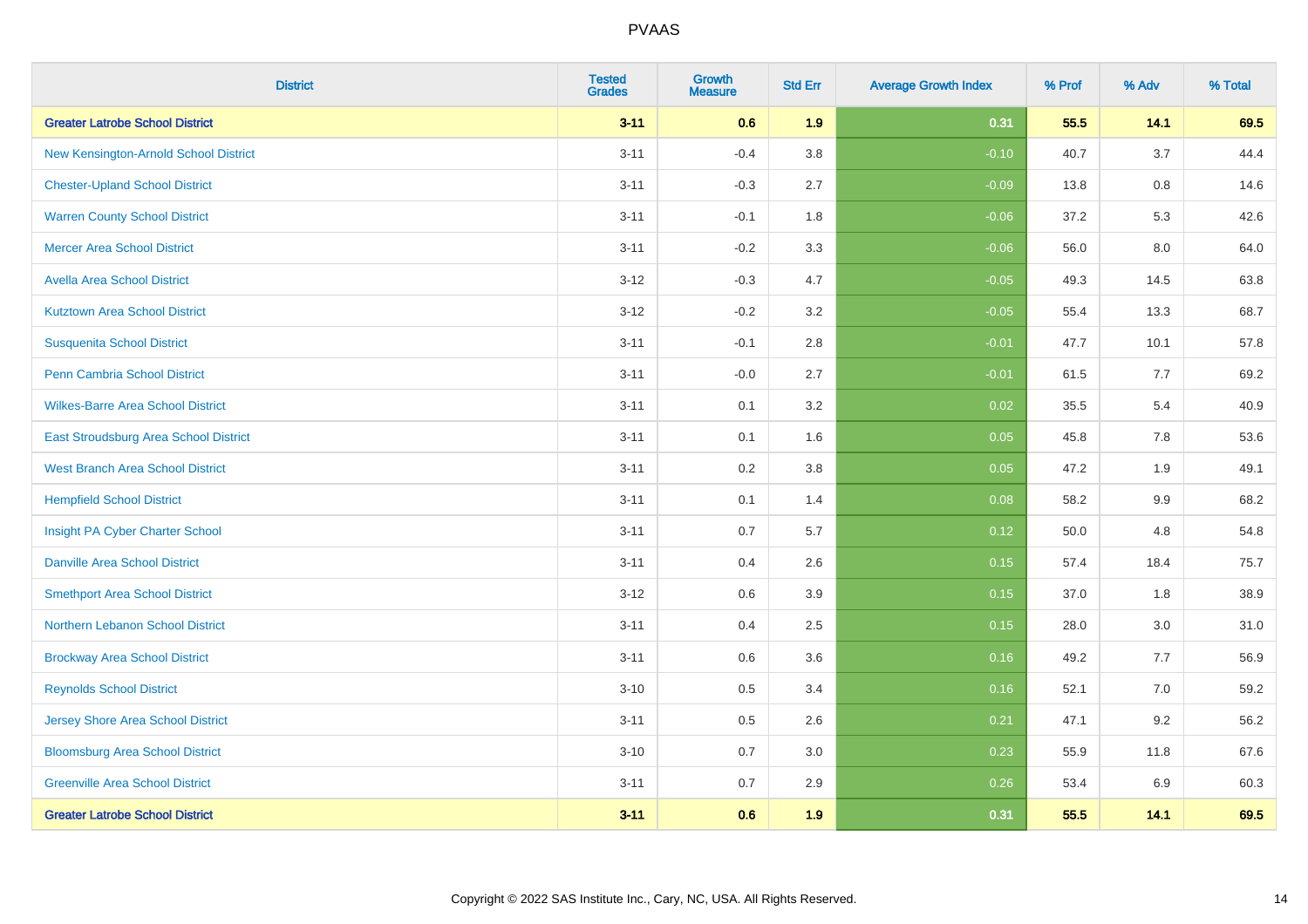| <b>District</b>                                   | <b>Tested</b><br><b>Grades</b> | <b>Growth</b><br><b>Measure</b> | <b>Std Err</b> | <b>Average Growth Index</b> | % Prof | % Adv   | % Total |
|---------------------------------------------------|--------------------------------|---------------------------------|----------------|-----------------------------|--------|---------|---------|
| <b>Greater Latrobe School District</b>            | $3 - 11$                       | 0.6                             | 1.9            | 0.31                        | 55.5   | 14.1    | 69.5    |
| Lehigh Valley Academy Regional Charter School     | $3 - 11$                       | 0.7                             | 2.3            | 0.32                        | 46.3   | $5.0\,$ | 51.4    |
| <b>Lower Dauphin School District</b>              | $3 - 11$                       | 0.6                             | 1.9            | 0.33                        | 49.2   | 12.6    | 61.8    |
| <b>Wyomissing Area School District</b>            | $3 - 12$                       | $0.8\,$                         | 2.6            | 0.33                        | 55.7   | 17.6    | 73.3    |
| <b>Mastery Charter School - Thomas Campus</b>     | $3 - 10$                       | 2.1                             | 6.2            | 0.33                        | 28.6   | 0.0     | 28.6    |
| <b>Wallingford-Swarthmore School District</b>     | $3 - 10$                       | 0.9                             | 2.4            | 0.38                        | 64.4   | 22.7    | 87.1    |
| <b>Gateway School District</b>                    | $3 - 11$                       | 0.8                             | 2.2            | 0.38                        | 52.1   | 13.8    | 65.9    |
| <b>Lakeland School District</b>                   | $3 - 11$                       | 1.1                             | 2.8            | 0.38                        | 48.6   | 3.7     | 52.3    |
| <b>South Eastern School District</b>              | $3 - 11$                       | 0.9                             | 2.4            | 0.39                        | 54.8   | 6.6     | 61.4    |
| <b>Tussey Mountain School District</b>            | $3 - 12$                       | 1.5                             | 3.7            | 0.40                        | 38.6   | 1.8     | 40.4    |
| <b>Newport School District</b>                    | $3 - 12$                       | 1.4                             | 3.5            | 0.41                        | 51.5   | 10.3    | 61.8    |
| <b>Galeton Area School District</b>               | $3 - 11$                       | 2.2                             | 5.3            | 0.42                        | 41.3   | 4.4     | 45.6    |
| <b>Mastery Charter High School-Lenfest Campus</b> | $7 - 11$                       | 2.5                             | 5.7            | 0.43                        | 40.0   | $0.0\,$ | 40.0    |
| <b>Union Area School District</b>                 | $3 - 11$                       | 1.9                             | 4.3            | 0.44                        | 61.5   | 0.0     | 61.5    |
| <b>Roberto Clemente Charter School</b>            | $3 - 12$                       | 2.2                             | 4.9            | 0.45                        | 27.5   | $5.0\,$ | 32.5    |
| <b>Purchase Line School District</b>              | $3-12$                         | 1.7                             | 3.5            | 0.47                        | 43.1   | 5.4     | 48.5    |
| <b>Upper Adams School District</b>                | $3 - 11$                       | 1.3                             | 2.9            | 0.47                        | 55.2   | $8.6\,$ | 63.8    |
| <b>Hanover Area School District</b>               | $3 - 11$                       | 2.2                             | 4.6            | 0.48                        | 42.9   | 5.7     | 48.6    |
| <b>Radnor Township School District</b>            | $3 - 12$                       | 1.0                             | 2.1            | 0.50                        | 65.0   | 23.2    | 88.2    |
| <b>Union School District</b>                      | $3 - 12$                       | 2.3                             | 4.2            | 0.54                        | 32.6   | 7.0     | 39.5    |
| <b>Schuylkill Valley School District</b>          | $3 - 11$                       | 1.4                             | 2.5            | 0.56                        | 55.1   | 10.2    | 65.3    |
| <b>Forbes Road School District</b>                | $3 - 11$                       | 2.8                             | 5.1            | 0.56                        | 41.4   | 10.3    | 51.7    |
| <b>Commodore Perry School District</b>            | $3 - 11$                       | 3.2                             | 5.5            | 0.58                        | 58.3   | 0.0     | 58.3    |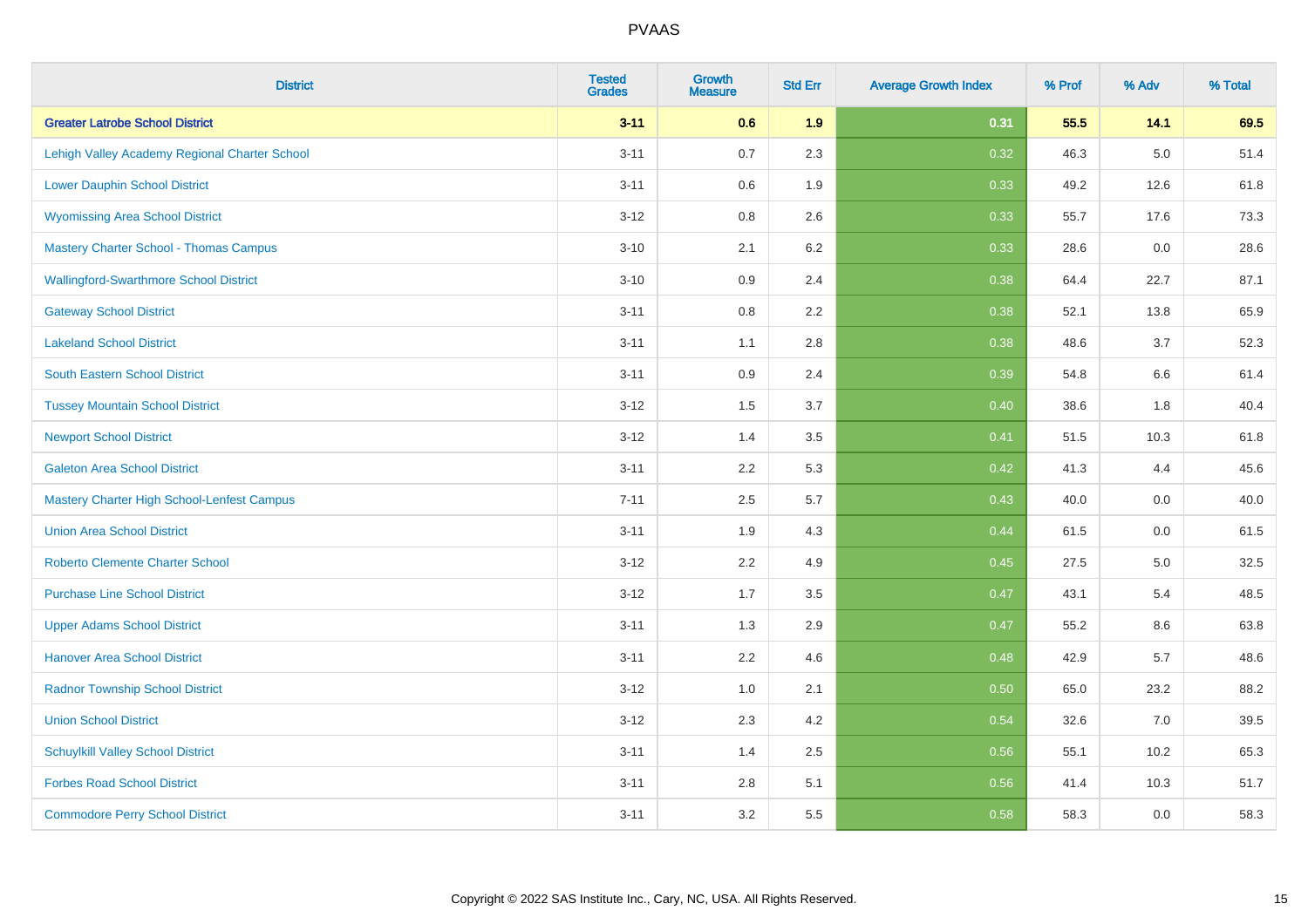| <b>District</b>                                | <b>Tested</b><br><b>Grades</b> | <b>Growth</b><br><b>Measure</b> | <b>Std Err</b> | <b>Average Growth Index</b> | % Prof | % Adv | % Total |
|------------------------------------------------|--------------------------------|---------------------------------|----------------|-----------------------------|--------|-------|---------|
| <b>Greater Latrobe School District</b>         | $3 - 11$                       | 0.6                             | 1.9            | 0.31                        | 55.5   | 14.1  | 69.5    |
| <b>Laurel School District</b>                  | $3 - 11$                       | 1.8                             | 3.1            | 0.59                        | 70.1   | 2.3   | 72.4    |
| <b>United School District</b>                  | $3 - 11$                       | 2.1                             | 3.4            | 0.63                        | 60.3   | 6.6   | 66.9    |
| <b>Athens Area School District</b>             | $3 - 11$                       | 1.6                             | 2.5            | 0.64                        | 46.9   | 7.6   | 54.5    |
| <b>Harmony Area School District</b>            | $3 - 10$                       | 4.5                             | 6.3            | 0.72                        | 33.3   | 13.3  | 46.7    |
| <b>Southeastern Greene School District</b>     | $3 - 10$                       | 3.3                             | 4.6            | 0.72                        | 57.6   | 6.1   | 63.6    |
| Urban Pathways 6-12 Charter School             | $6 - 11$                       | 4.8                             | 6.4            | 0.75                        | 28.6   | 0.0   | 28.6    |
| <b>Camp Hill School District</b>               | $3 - 12$                       | 2.3                             | 3.0            | 0.78                        | 53.6   | 17.5  | 71.1    |
| <b>Marple Newtown School District</b>          | $3 - 11$                       | 2.0                             | 2.4            | 0.81                        | 57.6   | 12.8  | 70.4    |
| <b>Mcguffey School District</b>                | $3 - 11$                       | 2.1                             | 2.6            | 0.81                        | 57.7   | 3.1   | 60.8    |
| <b>North Clarion County School District</b>    | $3 - 12$                       | 3.7                             | 4.3            | 0.85                        | 67.5   | 15.0  | 82.5    |
| West Jefferson Hills School District           | $3 - 11$                       | 1.8                             | 2.1            | 0.88                        | 55.7   | 20.8  | 76.4    |
| South Fayette Township School District         | $3 - 11$                       | 1.7                             | 2.0            | 0.88                        | 61.0   | 26.5  | 87.6    |
| <b>Bedford Area School District</b>            | $3 - 11$                       | 2.5                             | 2.6            | 0.93                        | 48.5   | 10.0  | 58.5    |
| Northwestern Lehigh School District            | $3 - 11$                       | 2.2                             | 2.3            | 0.93                        | 53.3   | 9.7   | 63.0    |
| <b>Keystone School District</b>                | $3 - 11$                       | 3.1                             | 3.3            | 0.94                        | 50.6   | 6.5   | 57.1    |
| <b>Baldwin-Whitehall School District</b>       | $3 - 11$                       | 1.8                             | 1.9            | 0.94                        | 58.6   | 8.6   | 67.1    |
| <b>Clairton City School District</b>           | $3 - 11$                       | 3.5                             | 3.7            | 0.95                        | 13.4   | 0.0   | 13.4    |
| <b>Lower Moreland Township School District</b> | $3 - 11$                       | 2.0                             | 2.2            | 0.95                        | 62.8   | 17.0  | 79.8    |
| <b>Berlin Brothersvalley School District</b>   | $3 - 11$                       | 4.0                             | 4.2            | 0.96                        | 48.8   | 14.0  | 62.8    |
| <b>Hopewell Area School District</b>           | $3 - 11$                       | 2.6                             | 2.7            | 0.97                        | 58.4   | 4.0   | 62.4    |
| <b>Bensalem Township School District</b>       | $3 - 11$                       | 1.6                             | 1.6            | 0.98                        | 38.8   | 8.3   | 47.1    |
| Lehigh Career & Technical Institute            | $10 - 12$                      | 5.6                             | 5.6            | 0.99                        | 78.3   | 0.0   | 78.3    |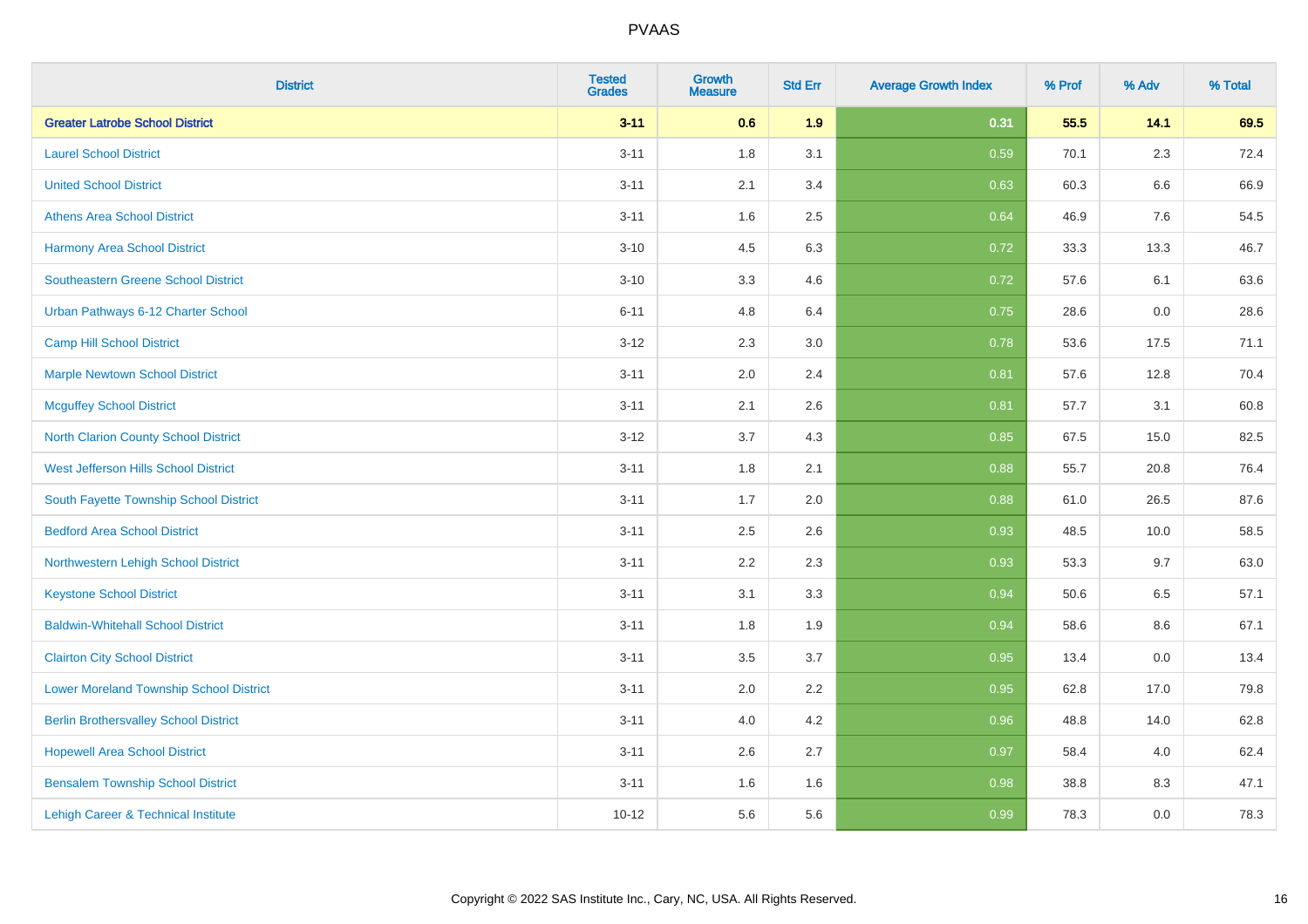| <b>District</b>                           | <b>Tested</b><br><b>Grades</b> | <b>Growth</b><br><b>Measure</b> | <b>Std Err</b> | <b>Average Growth Index</b> | % Prof | % Adv | % Total |
|-------------------------------------------|--------------------------------|---------------------------------|----------------|-----------------------------|--------|-------|---------|
| <b>Greater Latrobe School District</b>    | $3 - 11$                       | 0.6                             | 1.9            | 0.31                        | 55.5   | 14.1  | 69.5    |
| Mastery Charter School - Pickett Campus   | $6 - 10$                       | 5.6                             | 5.7            | 1.00                        | 27.8   | 0.0   | 27.8    |
| <b>Tunkhannock Area School District</b>   | $3 - 11$                       | 2.3                             | 2.2            | 1.01                        | 44.9   | 9.6   | 54.6    |
| <b>Manheim Central School District</b>    | $3 - 11$                       | 2.1                             | 2.1            | 1.01                        | 53.2   | 11.6  | 64.8    |
| <b>Franklin Regional School District</b>  | $3 - 11$                       | 2.0                             | 1.9            | 1.02                        | 66.7   | 15.5  | 82.1    |
| <b>Williamsport Area School District</b>  | $3 - 11$                       | 1.9                             | 1.8            | 1.04                        | 44.1   | 12.8  | 56.9    |
| <b>General Mclane School District</b>     | $3 - 11$                       | 3.1                             | 2.9            | 1.07                        | 62.3   | 4.9   | 67.2    |
| Meyersdale Area School District           | $3 - 11$                       | 4.2                             | 4.0            | 1.07                        | 43.1   | 6.9   | 50.0    |
| Leechburg Area School District            | $3 - 11$                       | 4.4                             | 4.0            | 1.09                        | 47.8   | 19.6  | 67.4    |
| Morrisville Borough School District       | $3 - 11$                       | 4.8                             | 4.3            | $1.10$                      | 30.2   | 2.3   | 32.6    |
| <b>Tidioute Community Charter School</b>  | $3 - 11$                       | 5.7                             | 5.1            | 1.11                        | 34.4   | 21.9  | 56.2    |
| Esperanza Cyber Charter School            | $3 - 11$                       | 7.1                             | 6.1            | 1.16                        | 9.1    | 0.0   | 9.1     |
| <b>Central Cambria School District</b>    | $3 - 11$                       | $3.0\,$                         | 2.5            | 1.17                        | 56.2   | 9.7   | 66.0    |
| Shanksville-Stonycreek School District    | $3 - 10$                       | $7.0\,$                         | 5.9            | 1.20                        | 64.7   | 17.6  | 82.4    |
| <b>Port Allegany School District</b>      | $3 - 11$                       | 4.4                             | 3.6            | 1.21                        | 28.1   | 9.4   | 37.5    |
| <b>Halifax Area School District</b>       | $3 - 11$                       | 4.7                             | 3.9            | 1.22                        | 61.5   | 9.6   | 71.2    |
| <b>Woodland Hills School District</b>     | $3 - 12$                       | 3.2                             | 2.6            | 1.22                        | 31.4   | 3.6   | 35.0    |
| <b>Line Mountain School District</b>      | $3 - 11$                       | 4.1                             | 3.2            | $1.27$                      | 52.9   | 9.2   | 62.1    |
| <b>Donegal School District</b>            | $3 - 12$                       | 3.1                             | 2.4            | 1.29                        | 60.6   | 9.1   | 69.7    |
| <b>Fairview School District</b>           | $3 - 11$                       | 3.4                             | 2.6            | 1.32                        | 57.2   | 17.6  | 74.8    |
| <b>Spring Cove School District</b>        | $3 - 11$                       | 3.4                             | 2.5            | 1.33                        | 47.8   | 12.7  | 60.4    |
| <b>Ligonier Valley School District</b>    | $3 - 11$                       | 4.2                             | 3.1            | 1.34                        | 59.1   | 10.3  | 69.5    |
| Mastery Charter School - Shoemaker Campus | $7 - 10$                       | 4.1                             | 3.0            | 1.34                        | 20.9   | 3.3   | 24.2    |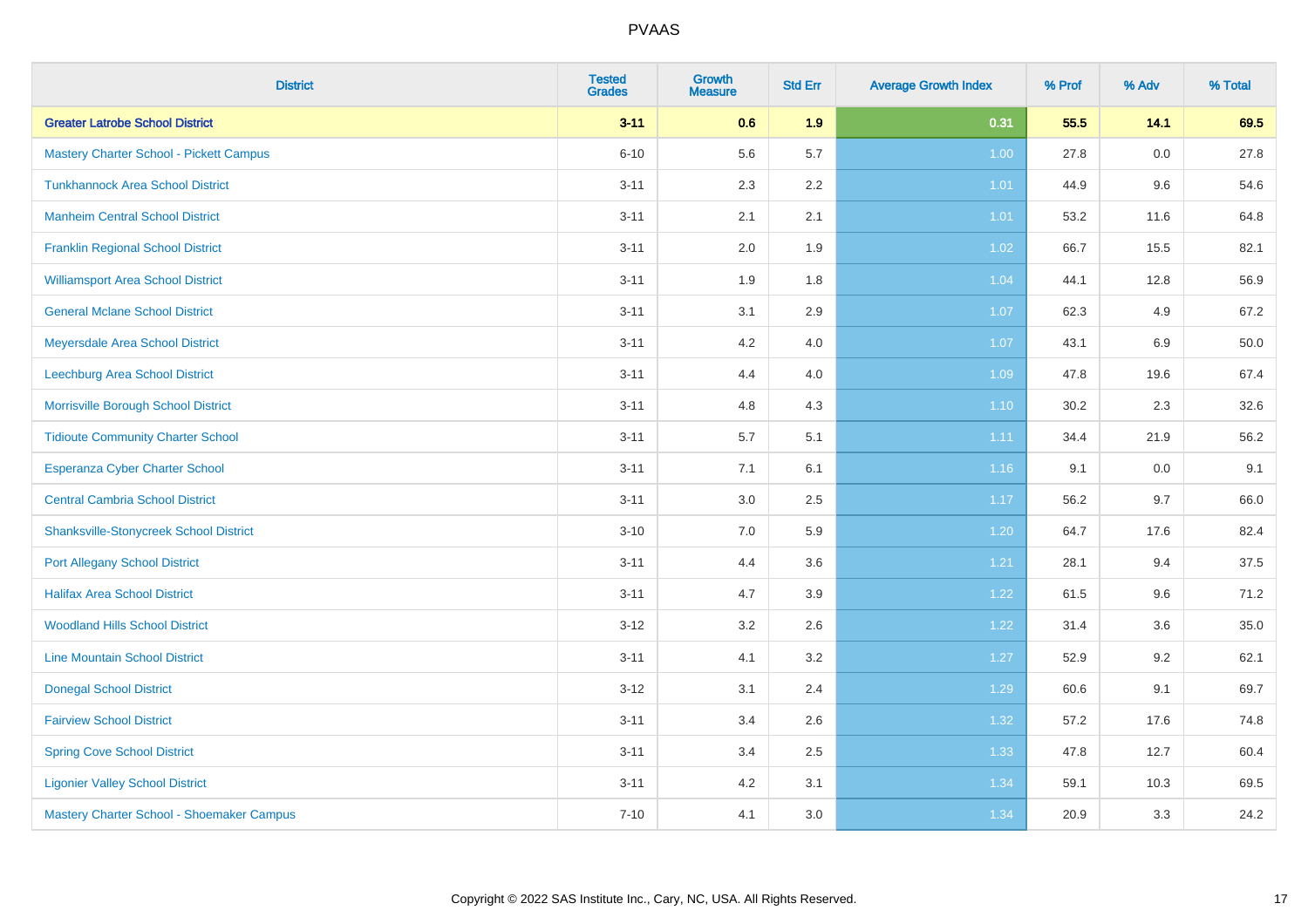| <b>District</b>                                    | <b>Tested</b><br><b>Grades</b> | <b>Growth</b><br><b>Measure</b> | <b>Std Err</b> | <b>Average Growth Index</b> | % Prof | % Adv | % Total |
|----------------------------------------------------|--------------------------------|---------------------------------|----------------|-----------------------------|--------|-------|---------|
| <b>Greater Latrobe School District</b>             | $3 - 11$                       | 0.6                             | 1.9            | 0.31                        | 55.5   | 14.1  | 69.5    |
| <b>Pottsgrove School District</b>                  | $3 - 11$                       | $2.8\,$                         | 2.0            | 1.35                        | 44.0   | 10.0  | 53.9    |
| <b>MaST Community Charter School II</b>            | $3 - 10$                       | 4.4                             | 3.2            | 1.37                        | 28.4   | 3.4   | 31.8    |
| <b>West York Area School District</b>              | $3 - 12$                       | 3.2                             | 2.3            | 1.38                        | 53.8   | 4.4   | 58.2    |
| Capital Area School for the Arts Charter School    | $9 - 11$                       | 5.8                             | 4.1            | 1.39                        | 59.3   | 18.6  | 78.0    |
| <b>KIPP Dubois Charter School</b>                  | $9 - 10$                       | 4.7                             | 3.3            | 1.40                        | 31.0   | 1.4   | 32.4    |
| <b>Lincoln Park Performing Arts Charter School</b> | $7 - 11$                       | 3.6                             | 2.5            | 1.42                        | 59.6   | 14.7  | 74.3    |
| <b>Methacton School District</b>                   | $3 - 11$                       | 2.5                             | 1.7            | 1.43                        | 62.5   | 16.4  | 79.0    |
| <b>Towanda Area School District</b>                | $3 - 11$                       | 4.0                             | 2.8            | 1.44                        | 39.4   | 6.6   | 46.0    |
| <b>Punxsutawney Area School District</b>           | $3 - 11$                       | 4.2                             | 2.9            | $1.45$                      | 55.0   | 5.5   | 60.6    |
| <b>Everett Area School District</b>                | $3 - 11$                       | 5.0                             | 3.4            | 1.47                        | 60.5   | 1.3   | 61.8    |
| <b>New Brighton Area School District</b>           | $3 - 11$                       | 4.6                             | 3.1            | $1.47$                      | 60.9   | 5.8   | 66.7    |
| <b>Loyalsock Township School District</b>          | $3 - 12$                       | 4.2                             | 2.8            | 1.47                        | 54.3   | 2.1   | 56.4    |
| <b>Burrell School District</b>                     | $3 - 11$                       | 4.5                             | 3.1            | 1.48                        | 58.5   | 13.8  | 72.3    |
| <b>Warrior Run School District</b>                 | $3 - 11$                       | 4.6                             | 3.0            | 1.51                        | 40.9   | 8.1   | 49.0    |
| <b>Armstrong School District</b>                   | $3 - 11$                       | 2.6                             | 1.7            | 1.53                        | 51.5   | 6.1   | 57.6    |
| <b>South Butler County School District</b>         | $3 - 10$                       | 3.9                             | 2.5            | 1.54                        | 53.1   | 16.6  | 69.7    |
| <b>Pleasant Valley School District</b>             | $3 - 11$                       | 3.1                             | 2.0            | 1.57                        | 57.2   | 5.5   | 62.8    |
| <b>Hermitage School District</b>                   | $3 - 12$                       | $3.8\,$                         | 2.4            | 1.60                        | 57.5   | 9.3   | 66.8    |
| Esperanza Academy Charter School                   | $4 - 11$                       | 4.0                             | 2.5            | 1.61                        | 32.4   | 0.7   | 33.1    |
| Millersburg Area School District                   | $3 - 11$                       | 6.2                             | 3.8            | 1.63                        | 51.8   | 7.4   | 59.3    |
| <b>Conrad Weiser Area School District</b>          | $3 - 11$                       | 3.6                             | 2.2            | 1.63                        | 52.1   | 2.1   | 54.2    |
| Allegheny-Clarion Valley School District           | $3 - 10$                       | 7.8                             | 4.7            | 1.65                        | 53.3   | 3.3   | 56.7    |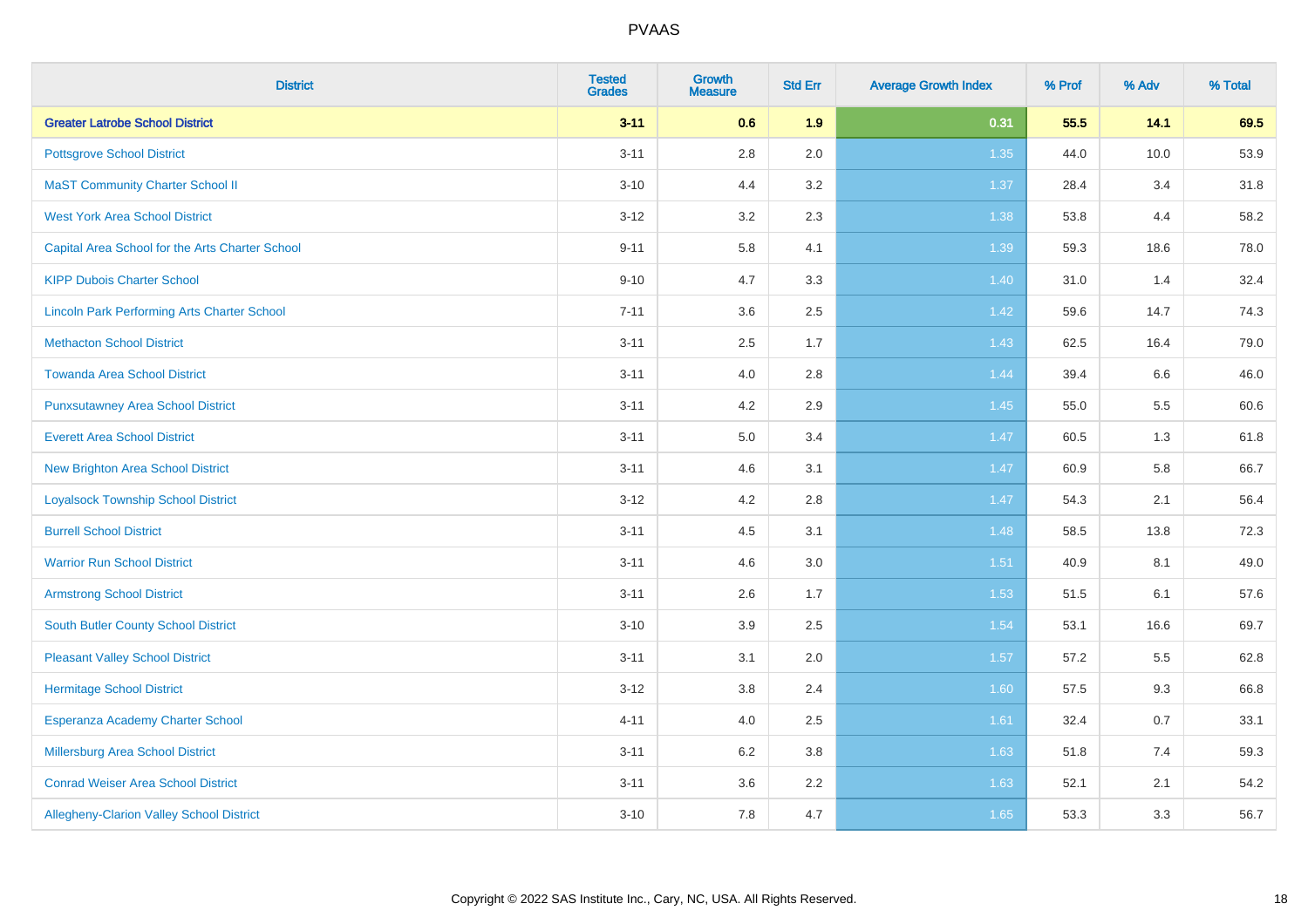| <b>District</b>                             | <b>Tested</b><br><b>Grades</b> | <b>Growth</b><br><b>Measure</b> | <b>Std Err</b> | <b>Average Growth Index</b> | % Prof | % Adv | % Total |
|---------------------------------------------|--------------------------------|---------------------------------|----------------|-----------------------------|--------|-------|---------|
| <b>Greater Latrobe School District</b>      | $3 - 11$                       | 0.6                             | 1.9            | 0.31                        | 55.5   | 14.1  | 69.5    |
| <b>Central Bucks School District</b>        | $3 - 11$                       | 1.6                             | 0.9            | 1.66                        | 63.0   | 16.8  | 79.8    |
| <b>Oswayo Valley School District</b>        | $3 - 12$                       | 8.5                             | 5.0            | 1.68                        | 50.0   | 16.7  | 66.7    |
| <b>Reach Cyber Charter School</b>           | $3 - 11$                       | 8.1                             | 4.7            | 1.72                        | 42.4   | 4.6   | 47.0    |
| <b>Northgate School District</b>            | $3 - 11$                       | 6.3                             | 3.6            | 1.73                        | 53.3   | 16.7  | 70.0    |
| <b>Bentworth School District</b>            | $3 - 11$                       | 5.7                             | 3.2            | 1.75                        | 44.2   | 19.5  | 63.6    |
| <b>Salisbury Township School District</b>   | $3 - 11$                       | 6.3                             | 3.6            | 1.77                        | 46.2   | 6.6   | 52.8    |
| <b>York Academy Regional Charter School</b> | $3 - 11$                       | 9.0                             | 5.0            | 1.79                        | 55.2   | 0.0   | 55.2    |
| <b>Sto-Rox School District</b>              | $3 - 10$                       | 6.6                             | 3.7            | 1.80                        | 13.4   | 0.0   | 13.4    |
| <b>Laurel Highlands School District</b>     | $3 - 11$                       | 4.3                             | 2.4            | 1.81                        | 44.9   | 9.6   | 54.5    |
| <b>Hanover Public School District</b>       | $3 - 11$                       | 5.2                             | 2.8            | 1.83                        | 52.2   | 14.4  | 66.7    |
| <b>Blacklick Valley School District</b>     | $3 - 11$                       | 8.0                             | 4.3            | 1.85                        | 34.1   | 0.0   | 34.1    |
| <b>Monessen City School District</b>        | $3 - 10$                       | 8.3                             | 4.5            | 1.85                        | 42.9   | 2.9   | 45.7    |
| <b>Uniontown Area School District</b>       | $3 - 11$                       | 6.0                             | 3.2            | 1.87                        | 62.4   | 5.9   | 68.2    |
| <b>Sharon City School District</b>          | $3 - 11$                       | 4.9                             | 2.6            | 1.87                        | 48.2   | 5.3   | 53.4    |
| <b>Steel Valley School District</b>         | $3 - 11$                       | 6.5                             | 3.4            | 1.89                        | 50.7   | 5.6   | 56.3    |
| <b>Western Wayne School District</b>        | $3 - 11$                       | 5.6                             | 2.9            | 1.93                        | 41.3   | 17.4  | 58.7    |
| <b>Pottsville Area School District</b>      | $3-12$                         | 4.4                             | 2.3            | 1.94                        | 44.8   | 5.4   | 50.2    |
| <b>Beaver Area School District</b>          | $3 - 10$                       | 4.7                             | 2.4            | 1.94                        | 57.4   | 16.8  | 74.2    |
| <b>West Allegheny School District</b>       | $3-12$                         | 4.0                             | 2.1            | 1.96                        | 63.1   | 15.7  | 78.8    |
| <b>Central Valley School District</b>       | $3 - 10$                       | 4.8                             | 2.4            | 1.98                        | 56.9   | 9.0   | 65.9    |
| Altoona Area School District                | $3-12$                         | 3.3                             | 1.6            | 1.99                        | 47.7   | 8.2   | 55.9    |
| <b>Blackhawk School District</b>            | $3 - 11$                       | 4.7                             | 2.3            | 2.01                        | 55.8   | 8.8   | 64.6    |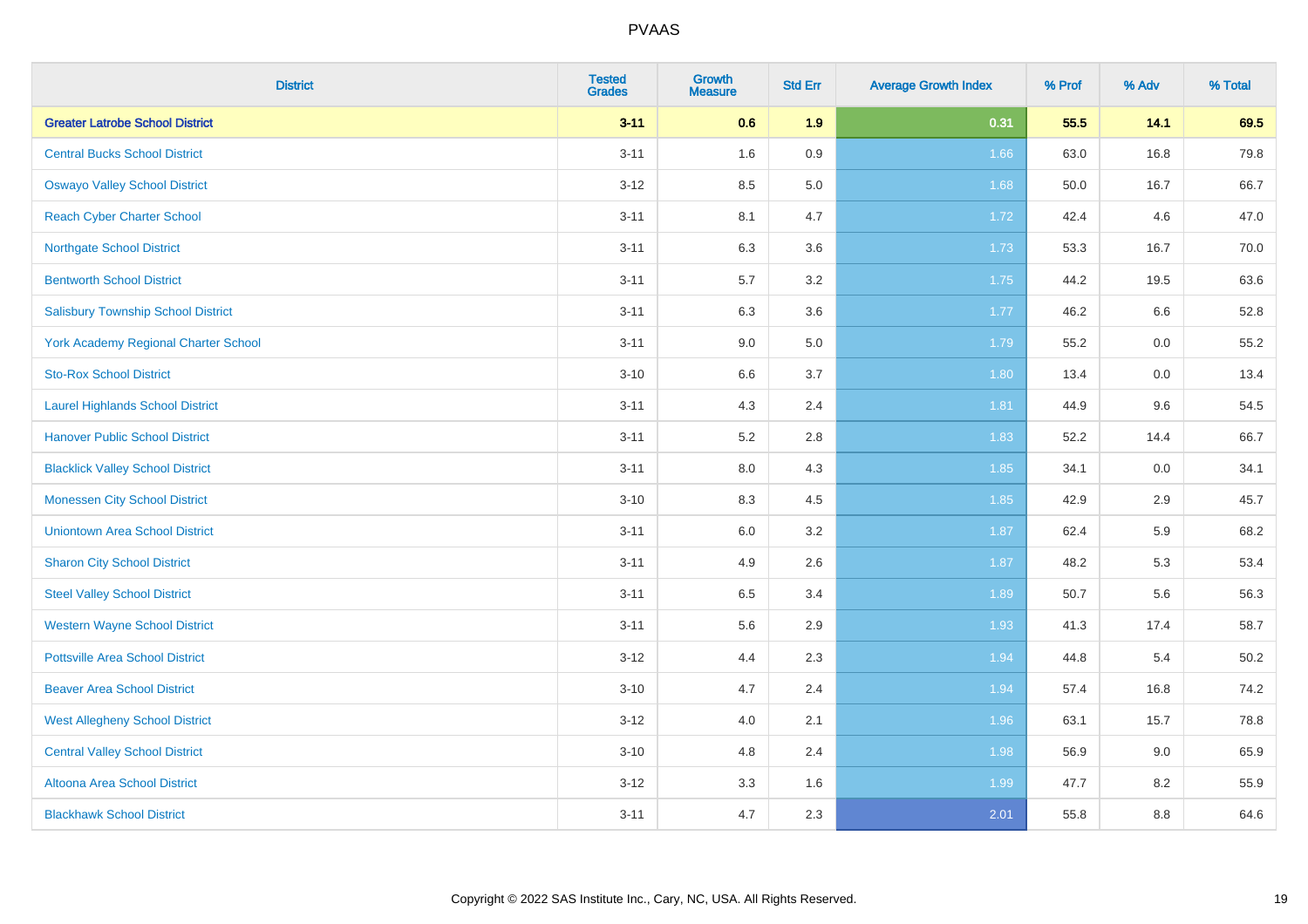| <b>District</b>                                        | <b>Tested</b><br><b>Grades</b> | <b>Growth</b><br><b>Measure</b> | <b>Std Err</b> | <b>Average Growth Index</b> | % Prof | % Adv | % Total |
|--------------------------------------------------------|--------------------------------|---------------------------------|----------------|-----------------------------|--------|-------|---------|
| <b>Greater Latrobe School District</b>                 | $3 - 11$                       | 0.6                             | 1.9            | 0.31                        | 55.5   | 14.1  | 69.5    |
| <b>Chester Charter Scholars Academy Charter School</b> | $3 - 12$                       | 8.4                             | 4.1            | 2.03                        | 23.4   | 0.0   | 23.4    |
| Dr Robert Ketterer Charter School Inc                  | $6 - 12$                       | 10.1                            | 5.0            | 2.04                        | 14.9   | 0.4   | 15.3    |
| <b>Millcreek Township School District</b>              | $3 - 11$                       | 3.1                             | 1.5            | 2.06                        | 55.6   | 14.2  | 69.7    |
| <b>Coudersport Area School District</b>                | $3 - 11$                       | 7.7                             | 3.7            | 2.06                        | 55.7   | 8.2   | 63.9    |
| <b>Keystone Oaks School District</b>                   | $3 - 11$                       | 5.5                             | 2.6            | 2.07                        | 53.2   | 12.1  | 65.4    |
| South Western School District                          | $3 - 12$                       | 3.9                             | 1.9            | 2.08                        | 60.2   | 8.1   | 68.3    |
| <b>Grove City Area School District</b>                 | $3 - 12$                       | 5.1                             | 2.4            | 2.09                        | 36.4   | 16.5  | 52.8    |
| <b>Eastern Lancaster County School District</b>        | $3 - 12$                       | 4.5                             | 2.2            | 2.09                        | 46.3   | 11.4  | 57.6    |
| <b>Muhlenberg School District</b>                      | $3 - 10$                       | 4.0                             | 1.9            | 2.10                        | 34.2   | 2.6   | 36.8    |
| Community Academy Of Philadelphia Charter School       | $3 - 11$                       | 5.8                             | 2.7            | 2.12                        | 26.7   | 0.9   | 27.6    |
| Pennsylvania Leadership Charter School                 | $3 - 11$                       | 4.6                             | 2.2            | 2.13                        | 55.4   | 11.2  | 66.7    |
| <b>Allegheny Valley School District</b>                | $3 - 11$                       | 8.5                             | 3.9            | 2.17                        | 53.1   | 12.2  | 65.3    |
| <b>Carlynton School District</b>                       | $3 - 11$                       | 7.3                             | 3.3            | 2.22                        | 41.0   | 10.5  | 51.6    |
| Pennsylvania Distance Learning Charter School          | $3 - 12$                       | 9.3                             | 4.2            | 2.22                        | 42.2   | 3.1   | 45.3    |
| Lincoln Leadership Academy Charter School              | $3 - 12$                       | 14.2                            | 6.4            | 2.22                        | 23.5   | 0.0   | 23.5    |
| <b>Carbondale Area School District</b>                 | $3 - 10$                       | 7.4                             | 3.3            | 2.25                        | 56.6   | 2.6   | 59.2    |
| <b>Agora Cyber Charter School</b>                      | $3 - 11$                       | 5.8                             | 2.6            | 2.28                        | 42.8   | 6.6   | 49.4    |
| <b>Wilson Area School District</b>                     | $3 - 11$                       | 6.0                             | 2.6            | 2.30                        | 48.7   | 8.5   | 57.2    |
| <b>Brookville Area School District</b>                 | $3 - 11$                       | 6.9                             | 3.0            | 2.30                        | 55.2   | 15.6  | 70.8    |
| <b>Richland School District</b>                        | $3 - 11$                       | 6.7                             | 2.9            | 2.33                        | 62.2   | 19.2  | 81.4    |
| <b>Collegium Charter School</b>                        | $3 - 10$                       | 5.9                             | 2.5            | 2.33                        | 38.1   | 7.9   | 46.0    |
| <b>Governor Mifflin School District</b>                | $3 - 11$                       | 4.1                             | 1.8            | 2.33                        | 42.5   | 7.2   | 49.7    |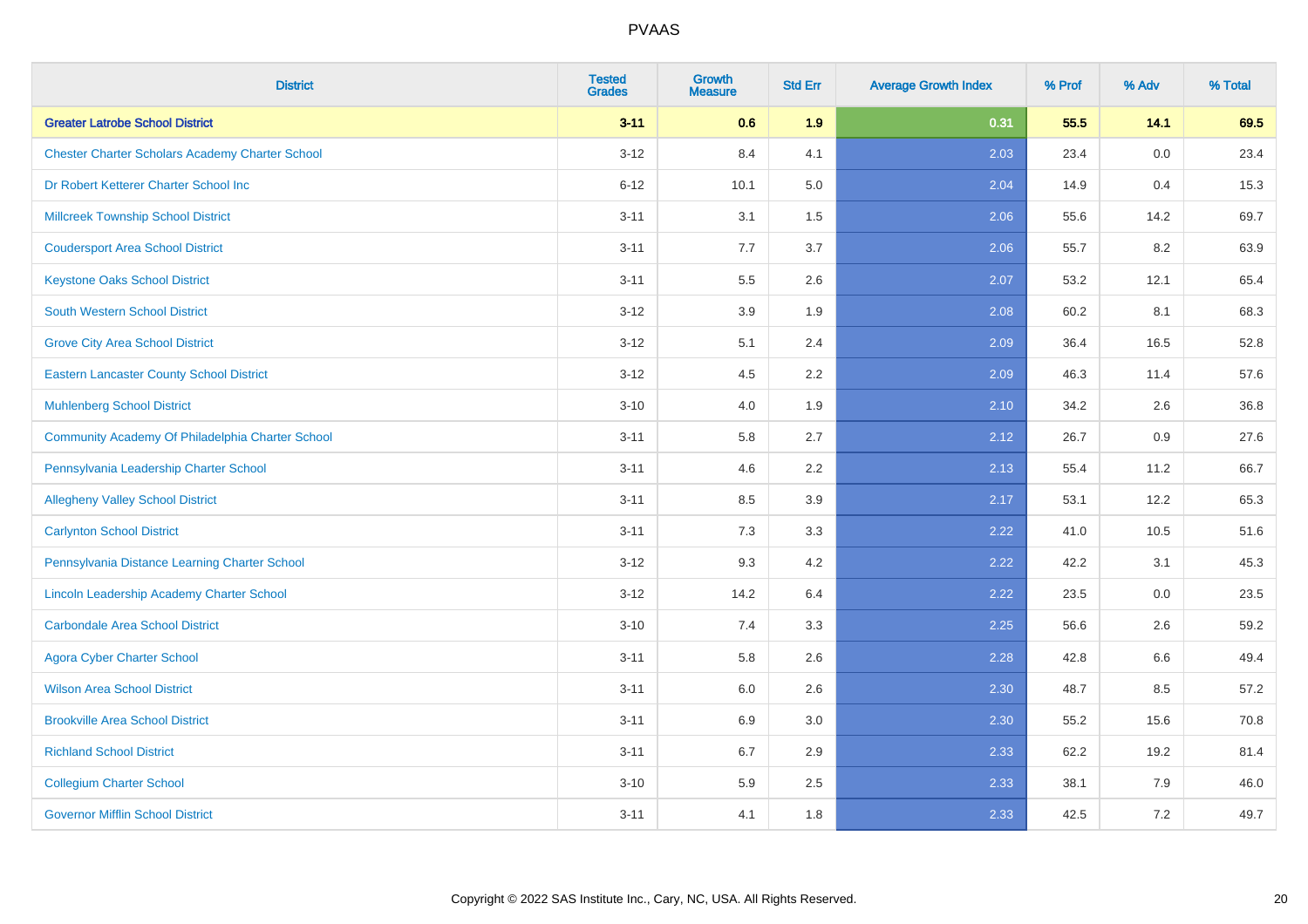| <b>District</b>                             | <b>Tested</b><br><b>Grades</b> | <b>Growth</b><br><b>Measure</b> | <b>Std Err</b> | <b>Average Growth Index</b> | % Prof | % Adv | % Total |
|---------------------------------------------|--------------------------------|---------------------------------|----------------|-----------------------------|--------|-------|---------|
| <b>Greater Latrobe School District</b>      | $3 - 11$                       | 0.6                             | 1.9            | 0.31                        | 55.5   | 14.1  | 69.5    |
| <b>Franklin Area School District</b>        | $3 - 11$                       | 6.6                             | 2.8            | 2.34                        | 48.2   | 4.5   | 52.7    |
| <b>Hampton Township School District</b>     | $3 - 11$                       | 5.1                             | 2.2            | 2.35                        | 54.0   | 28.2  | 82.2    |
| <b>New Foundations Charter School</b>       | $3 - 11$                       | 5.4                             | 2.2            | 2.41                        | 47.2   | 2.5   | 49.8    |
| People For People Charter School            | $3-12$                         | 13.3                            | 5.5            | 2.43                        | 13.5   | 0.0   | 13.5    |
| <b>Wattsburg Area School District</b>       | $3 - 11$                       | 6.5                             | 2.7            | 2.43                        | 42.7   | 7.6   | 50.3    |
| <b>Belle Vernon Area School District</b>    | $3 - 11$                       | 6.5                             | 2.6            | 2.44                        | 55.6   | 11.1  | 66.7    |
| <b>Belmont Charter School</b>               | $3 - 10$                       | 16.0                            | 6.5            | 2.45                        | 64.3   | 0.0   | 64.3    |
| <b>Bethlehem-Center School District</b>     | $3 - 10$                       | 8.1                             | 3.3            | 2.46                        | 35.1   | 1.4   | 36.5    |
| <b>Wilmington Area School District</b>      | $3 - 11$                       | 7.5                             | 3.0            | 2.48                        | 55.1   | 5.1   | 60.2    |
| <b>Shenandoah Valley School District</b>    | $3 - 11$                       | 9.7                             | 3.9            | 2.49                        | 28.3   | 5.0   | 33.3    |
| 21st Century Cyber Charter School           | $6 - 12$                       | 5.7                             | 2.3            | 2.50                        | 56.7   | 8.3   | 65.0    |
| Northampton Area School District            | $3 - 11$                       | 4.0                             | 1.6            | 2.51                        | 52.3   | 10.8  | 63.1    |
| <b>Clarion Area School District</b>         | $3 - 11$                       | 10.3                            | 4.1            | 2.51                        | 45.4   | 14.6  | 60.0    |
| Renaissance Academy Charter School          | $3 - 11$                       | 8.3                             | 3.3            | 2.54                        | 45.6   | 22.8  | 68.4    |
| New Hope-Solebury School District           | $3 - 11$                       | 7.5                             | 2.9            | 2.57                        | 68.2   | 22.7  | 90.9    |
| <b>Penncrest School District</b>            | $3 - 11$                       | 5.7                             | 2.2            | 2.57                        | 47.2   | 7.1   | 54.3    |
| <b>Kennett Consolidated School District</b> | $3 - 11$                       | 4.8                             | 1.8            | 2.61                        | 52.5   | 10.7  | 63.2    |
| <b>Wyalusing Area School District</b>       | $3 - 12$                       | $8.8\,$                         | 3.3            | 2.68                        | 54.6   | 11.7  | 66.2    |
| <b>Spring Grove Area School District</b>    | $3 - 11$                       | 5.6                             | 2.1            | 2.68                        | 55.1   | 15.0  | 70.1    |
| <b>Multicultural Academy Charter School</b> | $9 - 11$                       | 9.5                             | 3.5            | 2.69                        | 22.0   | 0.0   | 22.0    |
| <b>Homer-Center School District</b>         | $3 - 11$                       | 9.7                             | 3.6            | 2.70                        | 45.1   | 17.2  | 62.3    |
| <b>Mars Area School District</b>            | $3 - 10$                       | 5.7                             | 2.1            | 2.75                        | 57.9   | 18.2  | 76.1    |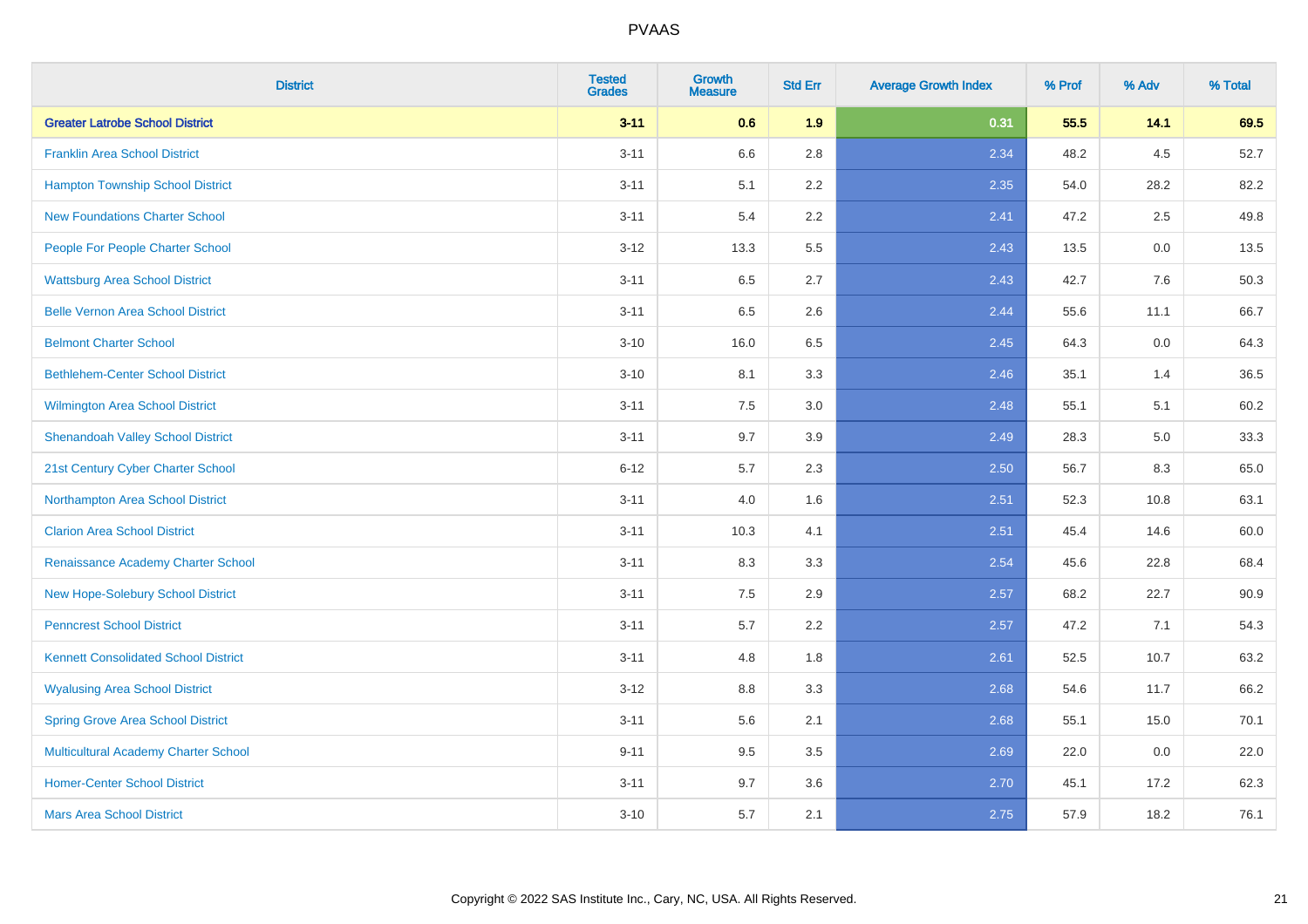| <b>District</b>                                | <b>Tested</b><br><b>Grades</b> | <b>Growth</b><br><b>Measure</b> | <b>Std Err</b> | <b>Average Growth Index</b> | % Prof | % Adv | % Total |
|------------------------------------------------|--------------------------------|---------------------------------|----------------|-----------------------------|--------|-------|---------|
| <b>Greater Latrobe School District</b>         | $3 - 11$                       | 0.6                             | 1.9            | 0.31                        | 55.5   | 14.1  | 69.5    |
| <b>Warwick School District</b>                 | $3 - 11$                       | 5.2                             | 1.9            | 2.76                        | 46.4   | 17.0  | 63.3    |
| <b>Peters Township School District</b>         | $3 - 11$                       | 5.0                             | 1.8            | 2.76                        | 59.8   | 26.1  | 85.9    |
| Lehigh Valley Charter High School For The Arts | $9 - 10$                       | 7.3                             | 2.6            | 2.82                        | 62.3   | 18.2  | 80.5    |
| <b>Jenkintown School District</b>              | $3 - 11$                       | 12.5                            | 4.4            | 2.84                        | 54.6   | 29.6  | 84.1    |
| <b>Hempfield Area School District</b>          | $3 - 12$                       | 4.6                             | 1.6            | 2.86                        | 53.5   | 20.1  | 73.6    |
| Daniel Boone Area School District              | $3 - 12$                       | 5.7                             | 2.0            | 2.88                        | 51.0   | 11.5  | 62.6    |
| <b>Stroudsburg Area School District</b>        | $3 - 11$                       | $5.5\,$                         | 1.9            | 2.88                        | 48.1   | 4.2   | 52.3    |
| <b>Hollidaysburg Area School District</b>      | $3 - 11$                       | 6.0                             | 2.1            | 2.88                        | 57.1   | 12.3  | 69.4    |
| <b>Dover Area School District</b>              | $3 - 12$                       | 6.0                             | 2.1            | 2.94                        | 52.2   | 6.0   | 58.2    |
| Palmyra Area School District                   | $3 - 11$                       | 5.6                             | 1.9            | 2.96                        | 56.4   | 15.6  | 72.0    |
| <b>Montgomery Area School District</b>         | $3 - 11$                       | 10.7                            | 3.6            | 2.96                        | 48.7   | 12.4  | 61.1    |
| <b>Neshaminy School District</b>               | $3 - 11$                       | 4.0                             | 1.3            | 3.02                        | 58.7   | 9.5   | 68.2    |
| Northeastern York School District              | $3 - 11$                       | 5.9                             | 2.0            | 3.03                        | 51.1   | 16.6  | 67.6    |
| Saint Marys Area School District               | $3 - 11$                       | 7.8                             | 2.6            | 3.04                        | 57.0   | 8.2   | 65.2    |
| <b>Northern Cambria School District</b>        | $3 - 11$                       | 10.0                            | 3.3            | 3.04                        | 47.4   | 5.1   | 52.6    |
| <b>Cranberry Area School District</b>          | $3 - 12$                       | 9.2                             | 3.0            | 3.04                        | 47.5   | 10.2  | 57.6    |
| <b>Connellsville Area School District</b>      | $3 - 11$                       | 6.1                             | 2.0            | 3.05                        | 45.4   | 7.8   | 53.2    |
| <b>Ephrata Area School District</b>            | $3 - 11$                       | 5.6                             | 1.8            | 3.12                        | 54.7   | 9.5   | 64.2    |
| <b>Avon Grove Charter School</b>               | $3 - 11$                       | 9.0                             | 2.9            | 3.13                        | 58.8   | 16.7  | 75.5    |
| <b>Bethel Park School District</b>             | $3 - 11$                       | 5.6                             | 1.8            | 3.18                        | 65.3   | 18.6  | 83.9    |
| Jamestown Area School District                 | $3 - 11$                       | 13.5                            | 4.2            | 3.19                        | 64.4   | 13.3  | 77.8    |
| <b>Sayre Area School District</b>              | $3 - 11$                       | 11.2                            | 3.5            | 3.20                        | 52.2   | 7.5   | 59.7    |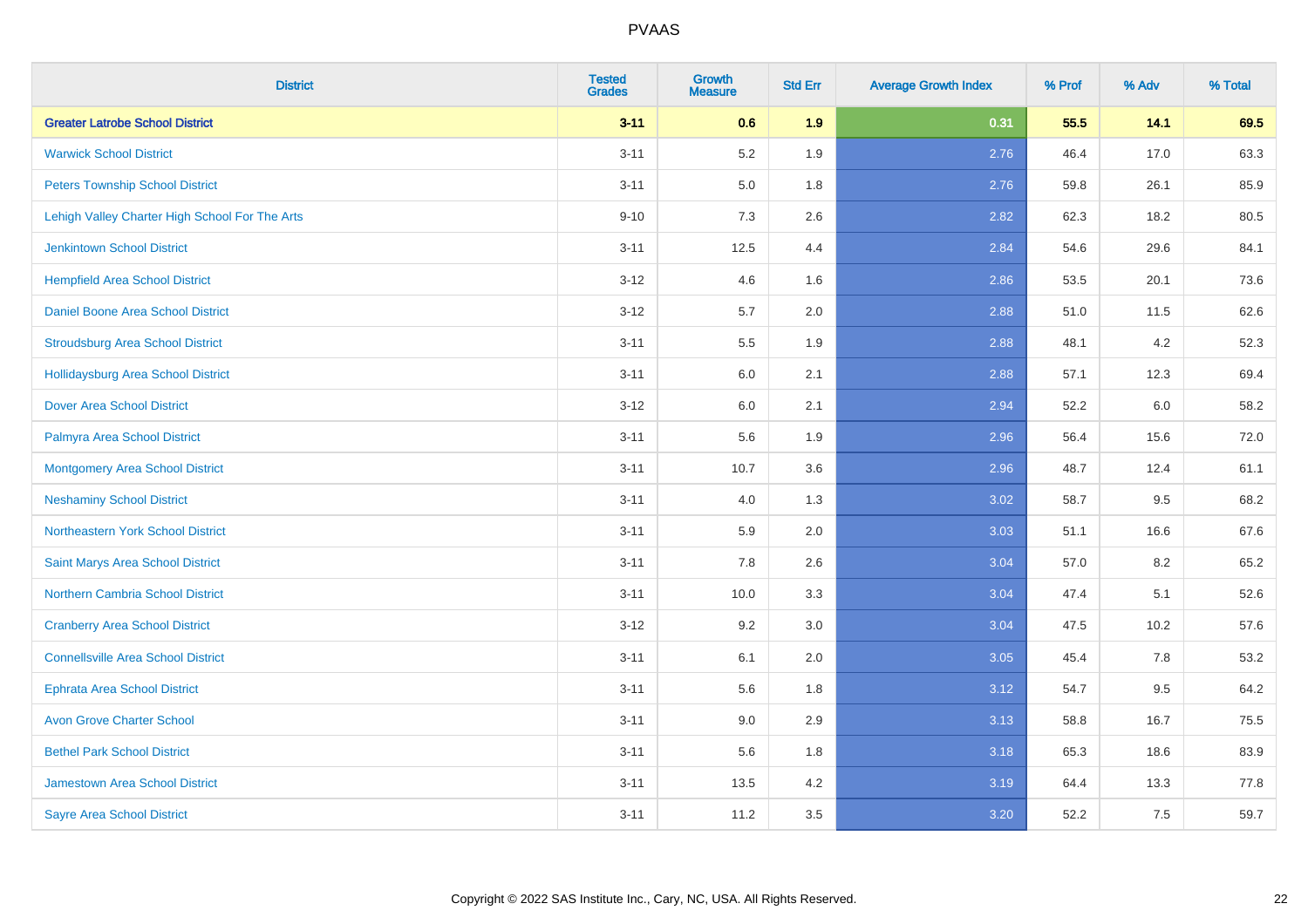| <b>District</b>                                | <b>Tested</b><br><b>Grades</b> | <b>Growth</b><br><b>Measure</b> | <b>Std Err</b> | <b>Average Growth Index</b> | % Prof | % Adv | % Total |
|------------------------------------------------|--------------------------------|---------------------------------|----------------|-----------------------------|--------|-------|---------|
| <b>Greater Latrobe School District</b>         | $3 - 11$                       | 0.6                             | 1.9            | 0.31                        | 55.5   | 14.1  | 69.5    |
| <b>Wayne Highlands School District</b>         | $3 - 11$                       | 7.8                             | 2.4            | 3.23                        | 52.3   | 13.1  | 65.4    |
| <b>Tech Freire Charter School</b>              | $9 - 11$                       | 9.3                             | 2.9            | 3.26                        | 18.0   | 1.1   | 19.1    |
| <b>East Penn School District</b>               | $3 - 11$                       | 4.1                             | 1.3            | 3.27                        | 55.8   | 11.5  | 67.3    |
| Mechanicsburg Area School District             | $3 - 11$                       | 5.9                             | 1.8            | 3.29                        | 57.2   | 13.7  | 70.9    |
| <b>Central Dauphin School District</b>         | $3 - 11$                       | 4.4                             | 1.3            | 3.32                        | 53.3   | 7.4   | 60.7    |
| <b>Mastery Charter School - Hardy Williams</b> | $3 - 11$                       | 11.4                            | 3.4            | 3.33                        | 44.3   | 5.7   | 50.0    |
| Pennsylvania Virtual Charter School            | $3 - 11$                       | 11.8                            | 3.5            | 3.37                        | 56.5   | 11.1  | 67.6    |
| <b>School Lane Charter School</b>              | $3 - 11$                       | 12.4                            | 3.6            | 3.43                        | 59.1   | 9.8   | 68.9    |
| <b>Whitehall-Coplay School District</b>        | $3 - 11$                       | 6.1                             | 1.8            | 3.45                        | 49.3   | 7.4   | 56.6    |
| Ambridge Area School District                  | $3 - 12$                       | 9.1                             | 2.6            | 3.46                        | 50.4   | 10.7  | 61.1    |
| Pen Argyl Area School District                 | $3 - 12$                       | 9.2                             | 2.7            | 3.46                        | 50.0   | 12.6  | 62.6    |
| Selinsgrove Area School District               | $3 - 12$                       | 8.3                             | 2.3            | 3.54                        | 56.8   | 10.0  | 66.8    |
| <b>West Shore School District</b>              | $3 - 12$                       | 5.0                             | 1.4            | 3.59                        | 54.2   | 9.4   | 63.6    |
| <b>Hamburg Area School District</b>            | $3 - 11$                       | 8.9                             | 2.5            | 3.63                        | 43.5   | 8.2   | 51.7    |
| <b>Eastern York School District</b>            | $3 - 11$                       | 9.6                             | 2.6            | 3.71                        | 56.3   | 12.6  | 68.9    |
| <b>Mckeesport Area School District</b>         | $3 - 12$                       | 9.0                             | 2.4            | 3.72                        | 31.0   | 4.5   | 35.5    |
| <b>Midd-West School District</b>               | $3 - 11$                       | 10.3                            | 2.7            | 3.80                        | 58.0   | 13.4  | 71.4    |
| <b>Octorara Area School District</b>           | $3 - 11$                       | 9.1                             | 2.4            | 3.82                        | 52.1   | 8.5   | 60.6    |
| <b>Eastern Lebanon County School District</b>  | $3 - 11$                       | 8.6                             | 2.2            | 3.84                        | 48.8   | 11.4  | 60.3    |
| <b>Allentown City School District</b>          | $3 - 12$                       | 5.3                             | 1.4            | 3.88                        | 25.3   | 2.7   | 28.0    |
| <b>Freeport Area School District</b>           | $3 - 10$                       | 9.7                             | 2.5            | 3.91                        | 57.5   | 17.8  | 75.3    |
| <b>Lake-Lehman School District</b>             | $3 - 11$                       | 10.8                            | 2.7            | 3.93                        | 55.3   | 7.9   | 63.2    |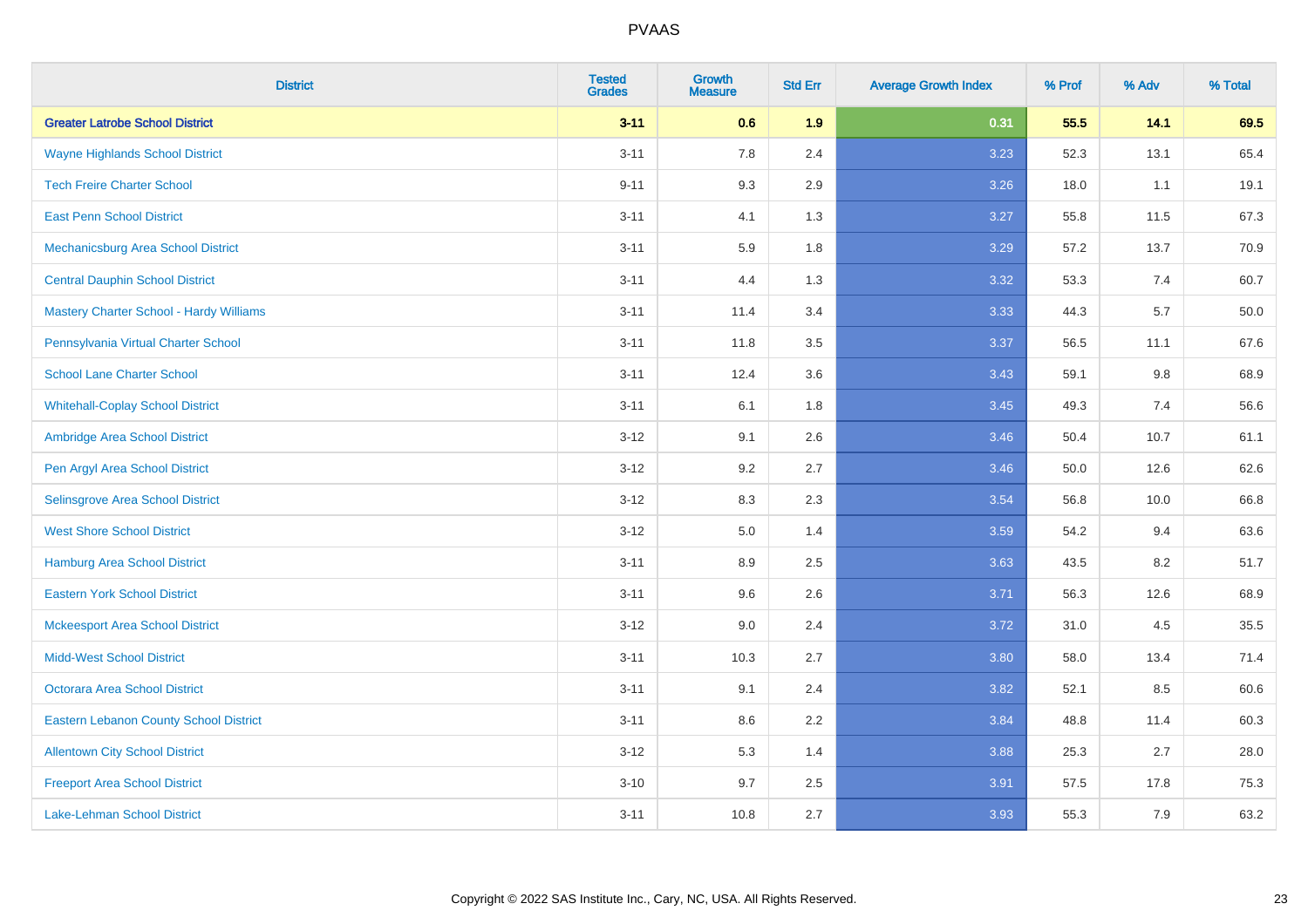| <b>District</b>                                    | <b>Tested</b><br><b>Grades</b> | <b>Growth</b><br><b>Measure</b> | <b>Std Err</b> | <b>Average Growth Index</b> | % Prof | % Adv | % Total |
|----------------------------------------------------|--------------------------------|---------------------------------|----------------|-----------------------------|--------|-------|---------|
| <b>Greater Latrobe School District</b>             | $3 - 11$                       | 0.6                             | 1.9            | 0.31                        | 55.5   | 14.1  | 69.5    |
| <b>William Penn School District</b>                | $3 - 12$                       | 8.3                             | 2.1            | 3.99                        | 35.6   | 3.0   | 38.7    |
| <b>Greater Nanticoke Area School District</b>      | $3 - 12$                       | 11.2                            | 2.8            | 4.01                        | 38.0   | 12.4  | 50.4    |
| <b>Greenwood School District</b>                   | $3 - 11$                       | 15.9                            | 3.9            | 4.11                        | 50.0   | 25.0  | 75.0    |
| <b>Montoursville Area School District</b>          | $3 - 12$                       | 10.8                            | 2.5            | 4.24                        | 44.6   | 20.1  | 64.8    |
| Moon Area School District                          | $3 - 11$                       | 8.2                             | 1.9            | 4.25                        | 58.7   | 18.5  | 77.2    |
| <b>Centennial School District</b>                  | $3 - 10$                       | 7.1                             | 1.7            | 4.29                        | 50.1   | 8.7   | 58.9    |
| <b>Parkland School District</b>                    | $3 - 11$                       | 5.3                             | 1.2            | 4.30                        | 58.0   | 22.3  | 80.4    |
| <b>Iroquois School District</b>                    | $3 - 11$                       | 13.1                            | 3.0            | 4.35                        | 48.2   | 7.8   | 56.0    |
| <b>Spring-Ford Area School District</b>            | $3 - 11$                       | 6.0                             | 1.3            | 4.46                        | 60.8   | 16.5  | 77.4    |
| Northern Bedford County School District            | $3 - 11$                       | 16.5                            | 3.6            | 4.58                        | 51.7   | 20.0  | 71.7    |
| <b>Littlestown Area School District</b>            | $3 - 11$                       | 11.4                            | 2.5            | 4.62                        | 55.2   | 10.4  | 65.6    |
| Pocono Mountain School District                    | $3 - 12$                       | $6.8\,$                         | 1.5            | 4.62                        | 45.8   | 5.0   | 50.7    |
| <b>Upper Darby School District</b>                 | $3 - 12$                       | 6.9                             | 1.5            | 4.62                        | 45.0   | 6.7   | 51.7    |
| <b>Conestoga Valley School District</b>            | $3 - 11$                       | 8.7                             | 1.8            | 4.69                        | 60.3   | 13.5  | 73.8    |
| <b>Derry Area School District</b>                  | $3 - 11$                       | 13.2                            | 2.8            | 4.69                        | 60.0   | 12.5  | 72.5    |
| <b>Fort Leboeuf School District</b>                | $3 - 11$                       | 11.7                            | 2.5            | 4.73                        | 48.5   | 21.1  | 69.6    |
| Penns Valley Area School District                  | $3 - 12$                       | 14.0                            | 2.9            | 4.80                        | 41.9   | 23.1  | 65.0    |
| <b>Shippensburg Area School District</b>           | $3 - 11$                       | 9.3                             | 1.9            | 4.84                        | 53.1   | 10.2  | 63.3    |
| <b>Commonwealth Charter Academy Charter School</b> | $3 - 10$                       | 9.1                             | 1.9            | 4.90                        | 47.2   | 9.1   | 56.3    |
| <b>York Suburban School District</b>               | $3 - 11$                       | 10.1                            | 2.1            | 4.91                        | 53.5   | 27.8  | 81.3    |
| <b>West Perry School District</b>                  | $3 - 11$                       | 12.5                            | 2.5            | 4.99                        | 56.6   | 8.4   | 65.0    |
| <b>Cornwall-Lebanon School District</b>            | $3 - 11$                       | 8.3                             | 1.6            | 5.08                        | 47.2   | 8.4   | 55.6    |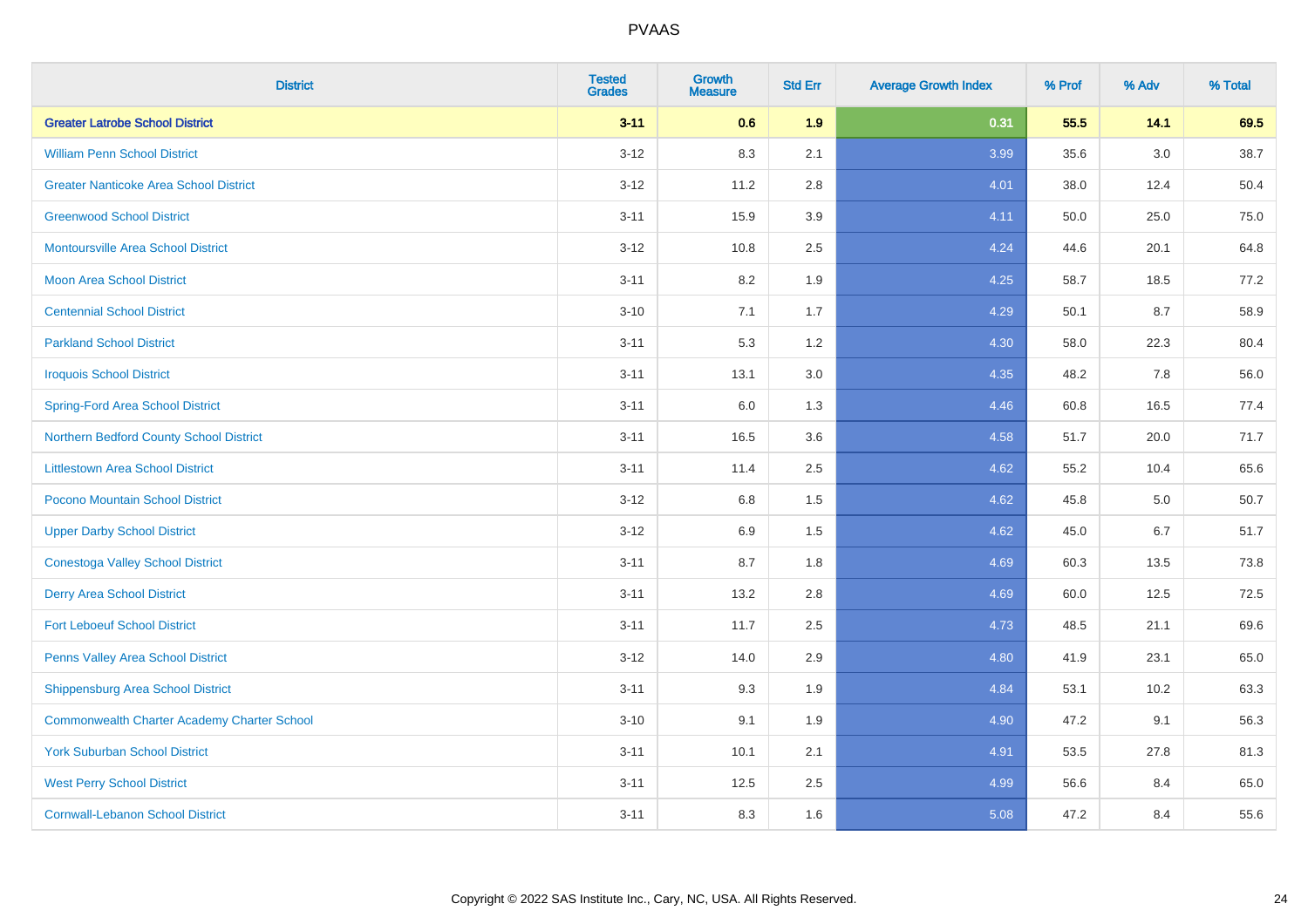| <b>District</b>                               | <b>Tested</b><br><b>Grades</b> | <b>Growth</b><br><b>Measure</b> | <b>Std Err</b> | <b>Average Growth Index</b> | % Prof | % Adv   | % Total |
|-----------------------------------------------|--------------------------------|---------------------------------|----------------|-----------------------------|--------|---------|---------|
| <b>Greater Latrobe School District</b>        | $3 - 11$                       | 0.6                             | 1.9            | 0.31                        | 55.5   | 14.1    | 69.5    |
| <b>City CHS</b>                               | $10 - 11$                      | 13.6                            | 2.7            | 5.12                        | 45.8   | $3.0\,$ | 48.8    |
| <b>Cocalico School District</b>               | $3 - 11$                       | 10.6                            | 2.0            | 5.18                        | 50.8   | 14.1    | 64.8    |
| <b>Haverford Township School District</b>     | $3 - 11$                       | $8.0\,$                         | 1.5            | 5.27                        | 53.0   | 25.5    | 78.6    |
| Fox Chapel Area School District               | $3 - 11$                       | 9.8                             | 1.8            | 5.36                        | 56.6   | 28.6    | 85.2    |
| <b>Mifflin County School District</b>         | $3 - 11$                       | 9.1                             | 1.7            | 5.49                        | 47.1   | 6.7     | 53.8    |
| <b>Unionville-Chadds Ford School District</b> | $3 - 11$                       | 17.1                            | 3.1            | 5.51                        | 68.1   | 13.2    | 81.3    |
| <b>Fleetwood Area School District</b>         | $3 - 10$                       | 12.2                            | 2.2            | 5.68                        | 53.5   | 11.6    | 65.2    |
| <b>Mountain View School District</b>          | $3 - 11$                       | 20.9                            | 3.5            | 5.91                        | 57.8   | 20.3    | 78.1    |
| <b>Wilson School District</b>                 | $3 - 12$                       | 8.8                             | 1.5            | 5.96                        | 52.6   | 14.6    | 67.2    |
| <b>Saucon Valley School District</b>          | $3 - 11$                       | 14.7                            | 2.5            | 5.98                        | 48.7   | 20.2    | 69.0    |
| <b>Ridley School District</b>                 | $3-12$                         | 10.0                            | 1.6            | 6.10                        | 45.6   | 8.2     | 53.8    |
| <b>Avon Grove School District</b>             | $3 - 10$                       | 10.0                            | 1.6            | 6.26                        | 56.3   | 18.6    | 74.9    |
| <b>Abington Heights School District</b>       | $3 - 11$                       | 13.5                            | 2.2            | 6.27                        | 58.3   | 16.2    | 74.5    |
| <b>Pine-Richland School District</b>          | $3 - 11$                       | 11.5                            | 1.8            | 6.31                        | 60.6   | 24.4    | 85.0    |
| Deer Lakes School District                    | $3 - 11$                       | 17.0                            | 2.7            | 6.32                        | 61.5   | 16.4    | 77.9    |
| <b>Derry Township School District</b>         | $3 - 10$                       | 12.8                            | 2.0            | 6.39                        | 54.8   | 25.8    | 80.6    |
| <b>Garnet Valley School District</b>          | $3 - 10$                       | 10.9                            | 1.7            | 6.53                        | 67.1   | 19.0    | 86.1    |
| <b>Hazleton Area School District</b>          | $3 - 11$                       | 9.6                             | 1.4            | 6.77                        | 45.0   | 7.8     | 52.9    |
| <b>Wissahickon School District</b>            | $3 - 10$                       | 12.5                            | 1.8            | 6.85                        | 58.3   | 22.4    | 80.7    |
| <b>Southern York County School District</b>   | $3 - 11$                       | 14.2                            | 2.1            | 6.91                        | 55.1   | 18.1    | 73.1    |
| <b>Delaware Valley School District</b>        | $3 - 11$                       | 12.6                            | 1.8            | 6.93                        | 55.2   | 16.2    | 71.4    |
| <b>Central York School District</b>           | $3-12$                         | 12.3                            | 1.7            | 7.20                        | 55.5   | 11.5    | 67.0    |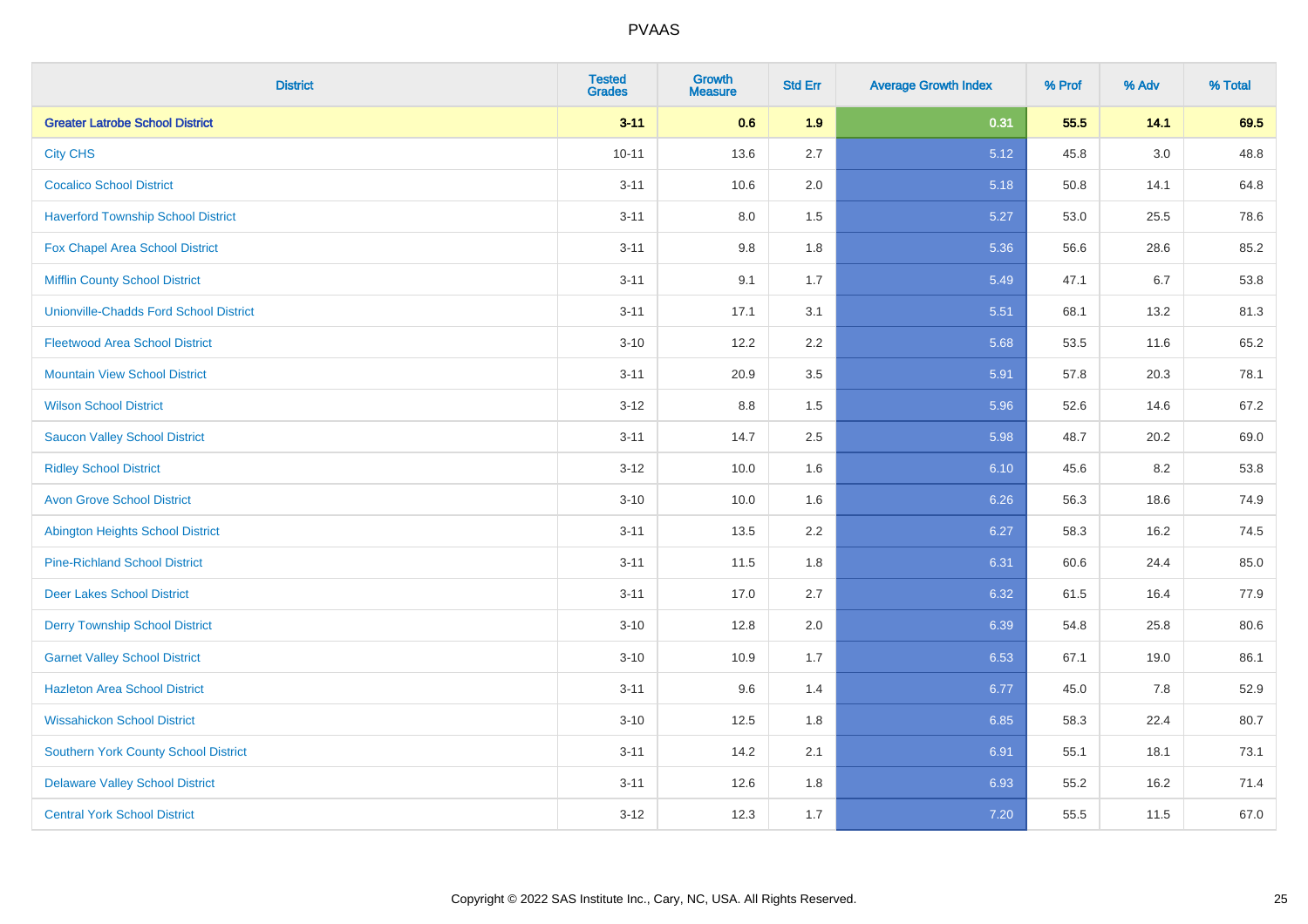| <b>District</b>                          | <b>Tested</b><br><b>Grades</b> | <b>Growth</b><br><b>Measure</b> | <b>Std Err</b> | <b>Average Growth Index</b> | % Prof | % Adv   | % Total |
|------------------------------------------|--------------------------------|---------------------------------|----------------|-----------------------------|--------|---------|---------|
| <b>Greater Latrobe School District</b>   | $3 - 11$                       | 0.6                             | 1.9            | 0.31                        | 55.5   | 14.1    | 69.5    |
| <b>Reading School District</b>           | $3 - 11$                       | 10.1                            | 1.4            | 7.25                        | 24.7   | $2.4\,$ | 27.2    |
| <b>Valley View School District</b>       | $3 - 11$                       | 18.1                            | 2.4            | 7.42                        | 53.7   | 14.7    | 68.4    |
| Pennsylvania Cyber Charter School        | $3 - 11$                       | 11.6                            | 1.5            | 7.54                        | 46.3   | 5.0     | 51.3    |
| <b>Upper Merion Area School District</b> | $3 - 11$                       | 15.3                            | 2.0            | 7.62                        | 59.3   | 19.3    | 78.6    |
| <b>Council Rock School District</b>      | $3 - 11$                       | 8.9                             | 1.2            | 7.65                        | 62.8   | 16.6    | 79.4    |
| <b>Tyrone Area School District</b>       | $3-12$                         | 19.7                            | 2.5            | 7.87                        | 60.4   | 16.7    | 77.1    |
| <b>Penn-Trafford School District</b>     | $3 - 11$                       | 13.4                            | 1.7            | 7.87                        | 62.3   | 21.9    | 84.2    |
| <b>Pennsbury School District</b>         | $3 - 11$                       | 11.7                            | 1.5            | 7.90                        | 60.1   | 21.3    | 81.3    |
| <b>Great Valley School District</b>      | $3 - 11$                       | 15.0                            | 1.9            | 7.98                        | 50.0   | 35.0    | 85.0    |
| Northern York County School District     | $3 - 11$                       | 15.6                            | 2.0            | 7.98                        | 57.4   | 11.5    | 68.8    |
| <b>Springfield School District</b>       | $3 - 11$                       | 13.8                            | 1.7            | 7.99                        | 60.9   | 21.5    | 82.4    |
| <b>Bethlehem Area School District</b>    | $3 - 11$                       | 9.3                             | 1.1            | 8.15                        | 44.7   | 12.0    | 56.7    |
| <b>Colonial School District</b>          | $3 - 11$                       | 14.0                            | 1.7            | 8.21                        | 60.2   | 19.6    | 79.8    |
| <b>Souderton Area School District</b>    | $3 - 11$                       | 12.4                            | 1.5            | 8.28                        | 61.7   | 15.2    | 76.9    |
| <b>North Penn School District</b>        | $3 - 11$                       | 9.1                             | 1.1            | 8.36                        | 55.8   | 17.0    | 72.8    |
| <b>Upper Dublin School District</b>      | $3-12$                         | 15.4                            | 1.8            | 8.53                        | 60.8   | 24.8    | 85.6    |
| <b>Dallastown Area School District</b>   | $3 - 11$                       | 13.5                            | 1.5            | 8.84                        | 56.0   | 17.9    | 73.8    |
| <b>Norwin School District</b>            | $3 - 11$                       | 18.0                            | 1.7            | 10.37                       | 58.5   | 27.0    | 85.4    |
| <b>West Chester Area School District</b> | $3 - 11$                       | 12.6                            | 1.2            | 10.38                       | 66.8   | 20.2    | 87.0    |
| <b>Upper Saint Clair School District</b> | $3 - 11$                       | 18.5                            | 1.7            | 10.65                       | 61.8   | 30.1    | 91.9    |
| Downingtown Area School District         | $3 - 11$                       | 12.1                            | 1.1            | 10.67                       | 60.0   | 23.5    | 83.6    |
| <b>Upper Perkiomen School District</b>   | $3 - 11$                       | 22.1                            | 2.1            | 10.74                       | 57.7   | 13.2    | 70.9    |